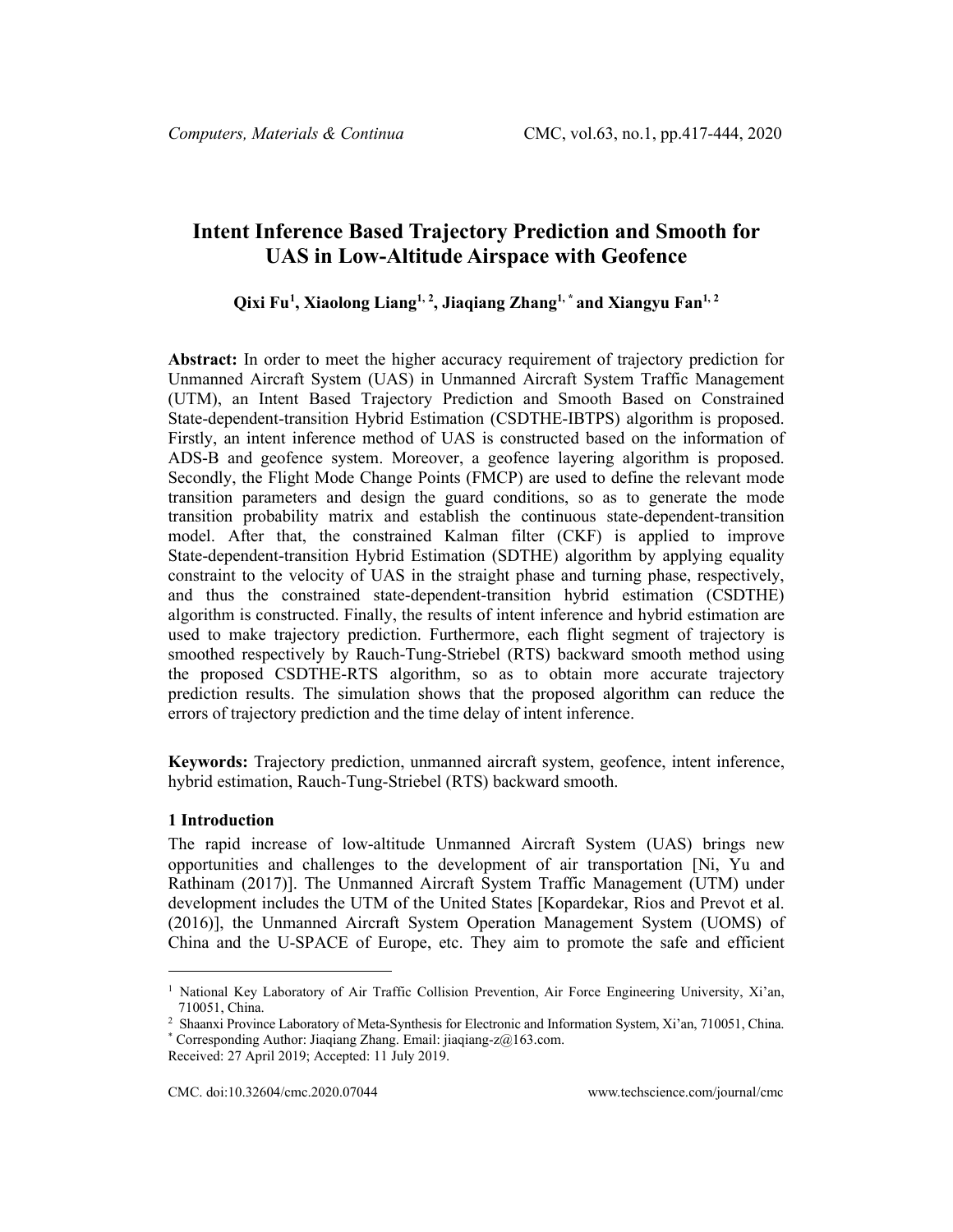operation of UAS in low-altitude airspace. Emerging airborne geofence system of UAS is an important part of UTM [Aweiss, Owens, Rios et al. (2018)], and it has been applied in some commercial-off-the- shelf UAS products, such as DJI [DJI (2019)] and Ardupilot [ArduPilot (2019)]. After obtaining the information of geofence published by UTM, geofence can divide the airspace into keep-in geofence (such as the operating area of plant protection UAS) and the keep-out geofence (such as no-fly zones, dangerous zone, thunderstorm zone, etc.) [Cho and Yoon (2018); Usach, Vila, Torens et al. (2018)]. NASA is developing a geofence system called Safeguard and has conducted a series of experiments [Dill, Young and Hayhurst (2016); Young, Dill, Hayhurst et al. (2017); Dill, Russell and Young (2018)]. They proposed to layer geofence to set warning boundaries, termination boundaries and hard boundaries, but did not propose a general geofence layering algorithm. UAS need trajectory prediction in flight to detect conflicts with geofence and other UAS in the same geofence and then to resolve conflicts autonomously [Seifert, Heller and Holzapfel (2018); Stevens, Rastgoftar and Atkins (2018); Fu, Liang, Zhang et al. (2019)]. Therefore, trajectory prediction is the basis of conflict detection.

Trajectory prediction methodologies can be divided into three categories: nominal, worst-case and probabilistic [Kuchar and Yang (2000)]. The nominal trajectory prediction simply projects current state of the aircraft to the future to obtain a single trajectory without considering any uncertainties. Although it is simple, the method can only be applied to cruise flight with small change of heading. Worst-case trajectory prediction takes into account all possible maneuvers of an aircraft to obtain all possible flight trajectories. It is generally applicable to trajectory prediction for Visual Flight Rule (VFR) flight with numerous maneuvers being performed. Probabilistic trajectory prediction takes into account the influence of uncertainties such as wind and navigation errors in trajectory prediction. It is the most widely used method for trajectory prediction, and it is also the method used in this paper. Hybrid estimation has been widely used in trajectory prediction because it can reduce the influence of noise. Furthermore, Interactive Multiple Model (IMM) [Bar-Shalom, Kirubarajan and Li (2001)] algorithm is extensively used because of its low complexity and small tracking error. However, since IMM regards mode transition as a Markov process with a fixed probability, it is only used in certain types of stochastic hybrid systems. In recent years, a hybrid estimation algorithm called State-dependent-transition hybrid estimation (SDTHE) [Seah and Hwang (2009)] has been developed and applied in many aerospace fields [Lee, Lee and Hwang (2016); Lee, Lee and Hwang (2016)]. SDTHE algorithm is also based on IMM algorithm framework, but it uses the information of guard conditions related to continuous states in stochastic hybrid systems, which greatly reduces the error of mode estimation. Compared with IMM algorithm, SDTHE algorithm can be applied to much broader range of stochastic hybrid systems. However, the SDTHE algorithm does not take into account the constraints of the target dynamics, which leads to a large error in trajectory prediction. Hence, the algorithm still has limitations.

Trajectory prediction based on hybrid estimation is only accurate in a short time, and prediction for long time will deviate from aircraft flight intent. Therefore, it is necessary to add intent inference to trajectory prediction. Trajectory prediction based on intent inference can be divided into two categories: one is based on the intent inference of pilot, which infers the operation of pilots according to different flight conditions of aircraft. It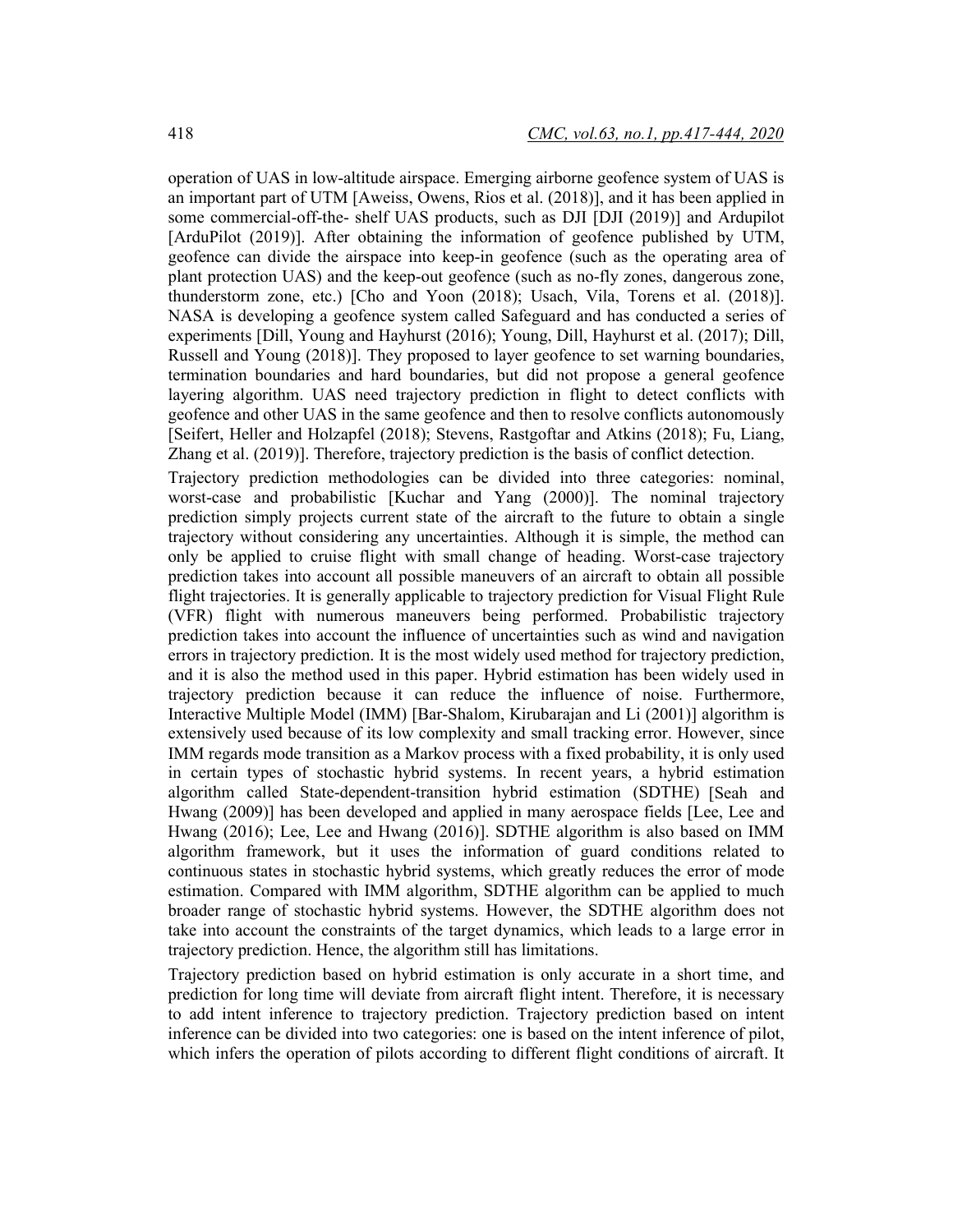uses discrete method in trajectory prediction [Rouse, Geddes and Curry (1987)]. The other is based on the position of aircraft where the real time position, heading and flight plan of the aircraft are obtained by ADS-B. This method can compute the possibility of aircraft going to different intent waypoints in real time, and then fly to the most likely intent waypoint. It uses a continuous research method. Since future UAS in low-altitude will operate autonomously without pilot, this paper adopts the second method based on intent inference. The typical method is Intent Inference Algorithms (IIA) [Krozel and Andrisani (2005, 2006)] proposed by Krozel. IIA can make correct intent inference based on aircraft dynamics, environmental information and flight plan. However, this method has a large time delay, and cannot get the real-time flight state and mode of aircraft. Moreover, the error of short-term trajectory prediction is very large. Hwang et al. use IMM algorithm and State-dependent-transition Hybrid Estimation (SDTHE) algorithm to predict trajectory based on intent inference. The proposed Intent Based Trajectory Prediction Based on IMM (IMM-IBTP) algorithm [Yepes, Hwang and Rotea (2007)] and Intent Based Trajectory Prediction Based on SDTHE (SDTHE-IBTP) algorithm [Hwang and Seah (2008)] combine the advantages of hybrid estimation algorithm which is more accurate in short-term prediction and IIA algorithm which has better performance in long-term prediction, and can get more accurate results. However, the along-track errors of these two algorithms increase gradually with time goes by, hence there is a large time delay in the long-term trajectory prediction. With the rapid increase of UAS in low-altitude airspace, it has become an important factor threatening the safety of low-altitude operation. However, few people have studied trajectory prediction method for UAS which is the basis of Sense and Avoid (SAA) technology in the presence of geofence. Compared with the manned aircraft, low-altitude UAS has smaller size and is flying autonomously, which requires higher accuracy for trajectory prediction. However, the accuracy of current trajectory prediction algorithm of manned aircraft cannot meet the requirements.

The remainder of this paper is structured as follows: Section 2 constructs the intent inference method for low-altitude UAS and proposes the geofence layering algorithm; Section 3 proposes the Constrained State-dependent-transition Hybrid Estimation (CSDTHE) algorithm for trajectory prediction; Section 4 adds Rauch-Tung-Striebel (RTS) backward smooth to the proposed Intent Based Trajectory Prediction based on Constrained State-dependent-transition Hybrid Estimation (CSDTHE-IBTP) algorithm to construct Intent Based Trajectory Prediction and Smooth based on Constrained State-dependent-transition Hybrid Estimation (CSDTHE-IBTPS) algorithm. The simulation results are analyzed in Section 5 and conclusions are summarized in Section 6.

#### **2 Intent inference for UAS**

The existing methods of intent inference for aircraft only aim at manned aircraft. And the sources of information in intent inference for UAS and manned aircraft are different. Therefore, intent inference for UAS needs to use information of emerging geofence system. The sketch of CSDTHE-IBTP algorithm presented in this paper is shown in Fig. 1. The algorithm utilizes the position, velocity and flight plan provided by ADS-B and the information of the airborne geofence system such as the type, location, tethering and permission of geofence.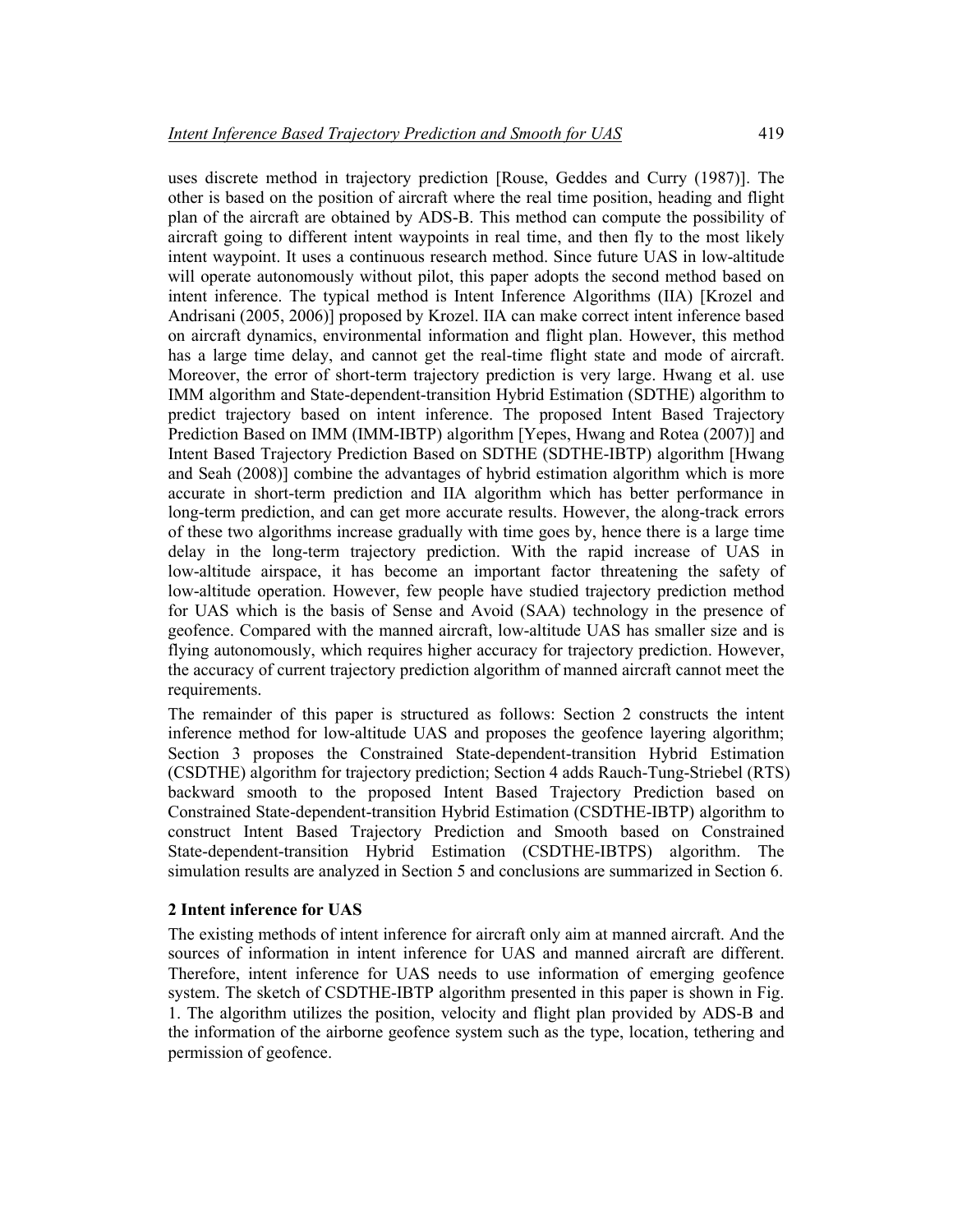

**Figure 1:** The sketch of CSDTHE-IBTP

The framework of CSDTHE-IBTP algorithm is:

Step 1. The state of UAS is estimated by CSDTHE according to the information provided by ADS-B.

Step 2. The intent of UAS is inferred by using ADS-B information, information of geofence system and results of hybrid estimation.

Step 3. Trajectory prediction is carried out by using results of hybrid estimation and intent inference.

We design several intent models in CSDTHE-IBTP algorithm which is divided into two categories: regulation intent and flight plan intent. Each intent includes information such as position, altitude and velocity. Examples of these two kinds of intents are shown in Tab. 1.

| Flight plan intent         |
|----------------------------|
|                            |
| Go to planned waypoint     |
| Return to planned waypoint |
|                            |
|                            |
|                            |

| <b>Table 1:</b> Examples of intent |
|------------------------------------|
|------------------------------------|

Each intent model  $I_i$  contains a series of waypoints, which are denoted by  $\{W_1, W_1 + 1, ..., W_i + N_i\}$ , where  $W_i$  is the first waypoint of intent model  $I_i$ , and the total number of waypoints is  $N_l + 1$ . As shown in Fig. 2, the planned trajectory of UAS needs to cross keep-out geofence, which conflicts with the keep-out geofence. In Fig. 2,  $e_l$  denotes the unit vector of the UAS's intent heading pointing to intent waypoint. The green boundary around the periphery of keep-out geofence is layered geofence. The planned waypoint is a red one, and revised waypoint is a yellow one. If the UAS only uses flight plan intent, then the resulting trajectory is shown in Fig.  $2(a)$ , that is, the UAS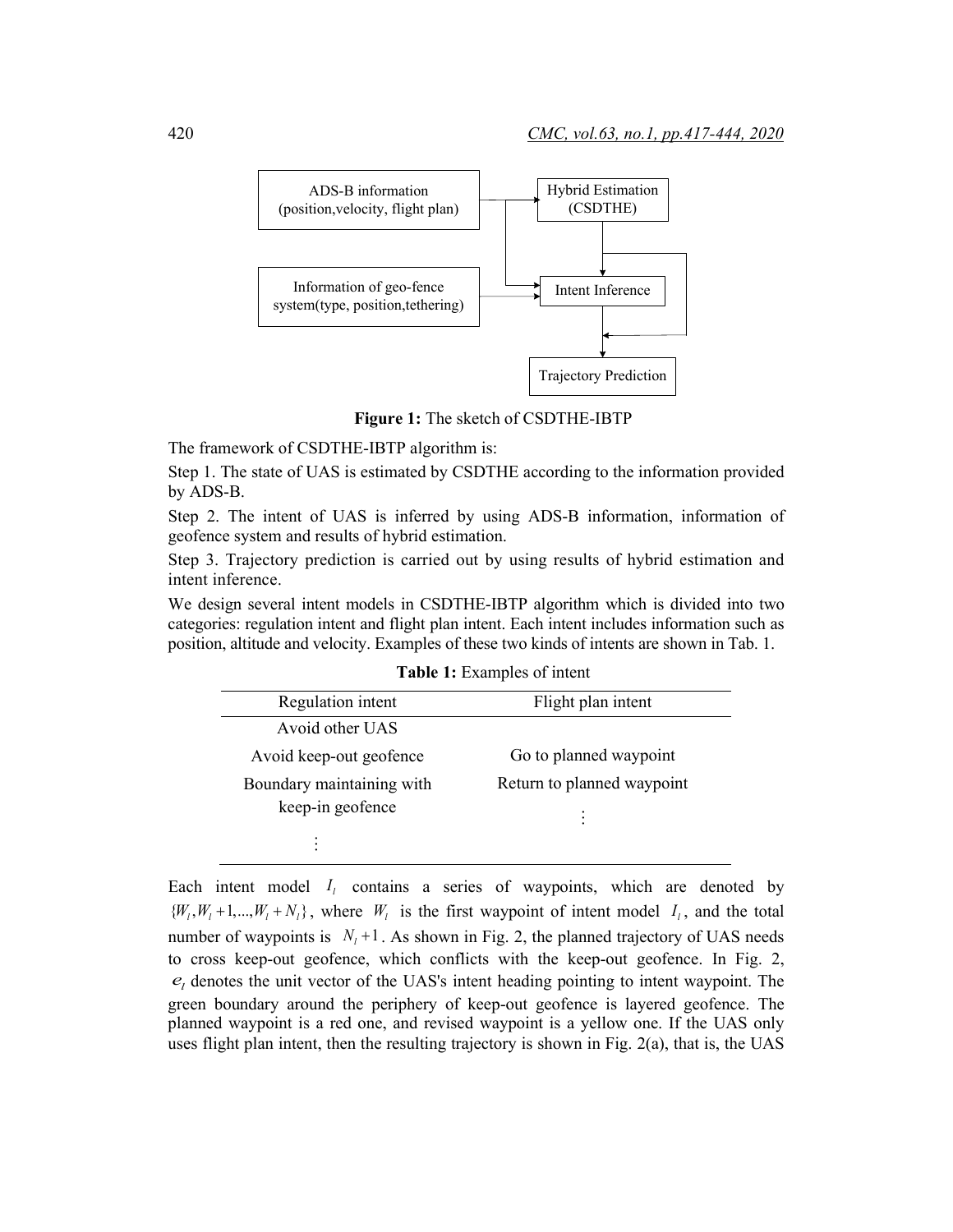flies directly to the planned waypoint. If the UAS adopts the regulation intent, the corresponding trajectory is shown in Fig. 2(b), that is, the UAS will first avoid keep-out geofence, and then returns to planned waypoint. This paper assumes that UAS will adopt uniform flight rules when avoiding the geofence, i.e., clockwise avoidance, which can avoid the head-on conflict of UAS flying in opposite directions when avoiding geofence simultaneously. The revised waypoints about avoiding keep-out geofence are set at the vertex of the layered geofence, and the revised waypoint about avoiding keep-in geofence is the projection point of the planned waypoint on the nearest boundary of layered geofence. Based on our previous research in Fu et al. [Fu, Liang, Zhang et al. (2019)], geofence layering algorithm is as follows where scaling distance  $\delta_b$  is set as follows:



Figure 2: (a) Flying by flight plan intent only; (b) Flying by both flight plan intent and regulation intent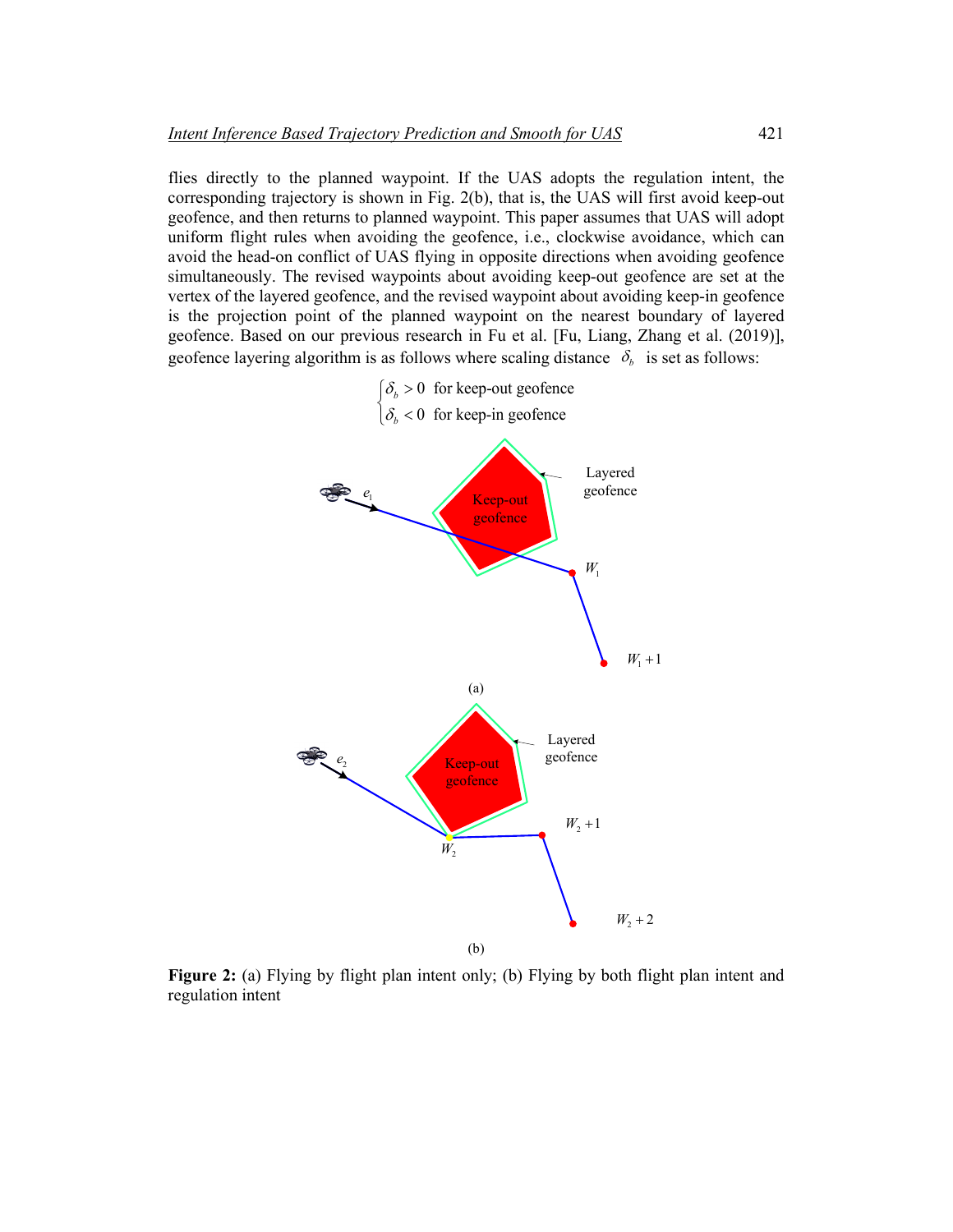

**Figure 3:** Geofence layering algorithm

Step 1. We set scaling distance  $\delta_b$ , and get the geofence  $g = (p_1, ..., p_n) = [(x_1, y_1), (x_2, y_2), ..., (x_n, y_n)]$ , where  $p_i$  is the *i*th vertex of the geofence. Layered geofence  $g'$  initializes:  $g' = g$ .

Step 2. The slope of each edge of geofence is given by:

$$
m_i = \frac{y_{i+1} - y_i}{x_{i+1} - x_i} \tag{1}
$$

Interception of each edge is given by:

$$
b_i = y_i - x_i^* m_i \tag{2}
$$

And  $\theta_i$  is the half-angle of interior angle, which is given by:

$$
\theta_i = \frac{1}{2} \left( \arctan \frac{y_{i+1} - y_i}{x_{i+1} - x_i} - \arctan \frac{y_{i-1} - y_i}{x_{i-1} - x_i} \right)
$$
(3)

Step 3. In Fig. 3, the distance  $h_i$  along the angular bisectors between the new and old edges spacing  $\delta_b$  after scaling is computed by:

$$
h_i = \frac{|\delta_b|}{\sin \theta_i} \tag{4}
$$

Convert  $\theta_i$  to  $0 \sim 2\pi$  and get:

$$
\phi_i = \theta_i + \arctan \frac{y_{i+1} - y_i}{x_{i+1} - x_i} \tag{5}
$$

Step 4. If  $\delta_b < 0$  (scaling inward), then: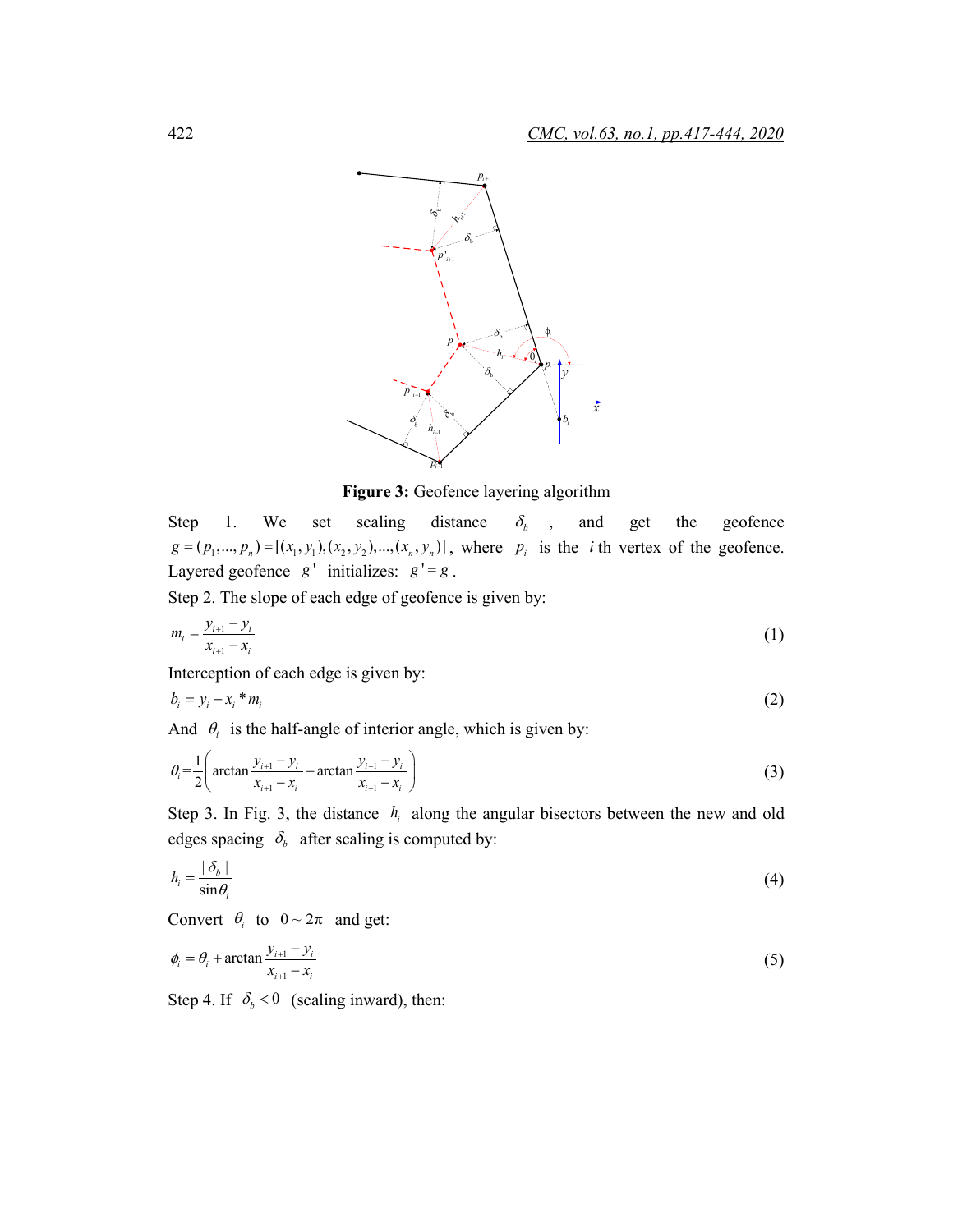$$
x_i = \cos \phi_i * h_i + x_i \tag{6}
$$

$$
y_i' = \sin \phi_i * h_i + y_i
$$

If  $\delta_b > 0$  (scaling outward), then:

$$
x_i = -\cos\phi_i * h_i + x_i
$$
  
\n
$$
y_i = -\sin\phi_i * h_i + y_i
$$
\n(7)

Finally, the layered geofence is given by:  $g' = (p_1, ..., p_n) = [(x_1, y_1), (x_2, y_2), ..., (x_n, y_n)]$ .

During the flight of UAS, the intent correlation for each intent is computed respectively. Then it flies to the intent waypoint with the maximum intent correlation. For time *k* , the intent correlation of intent  $I_i$  is defined as:

$$
\Lambda(I_1,k) = \kappa_1(I_1,k)\kappa_2(I_1,k) \tag{8}
$$

where  $\kappa_1$  is spatial intent correlation and  $\kappa_2$  is temporal intent correlation.

When UAS is in Constant Velocity (CV) or Constant Acceleration (CA) mode, intent correlation  $\kappa_1^*$  indicates the difference between unit vector  $e_{ac}$  and  $e_l$  of UAS.  $\kappa_1^*$  is defined as:

$$
\kappa_1^*(I_1, k) = N_1(\psi_1(k) - \psi_{ac}(k); 0, \sigma_s^2)
$$
\n(9)

where  $\psi_l$  is the angle of  $e_l$ ;  $\psi_{ac}$  is the angle of unit vector  $e_{ac}$  which denotes the current actual heading of UAS (see Fig. 4);  $\sigma_s$  is the design parameter and is set as  $\sigma_{\rm s} = 5 \deg$ .



**Figure 4:** Definition of  $\psi_l$  and  $\psi_{ac}$ 

Because  $\kappa_1^*$  is relevant to UAS's state, and state estimation has noise, there will be errors in  $\kappa_1^*$  at each moment. However, the intent inference of CV/CA mode needs to consider  $\kappa_1^*$  at each moment of linear dynamics in the past comprehensively, which may lead to wrong intent. Therefore, intent inference of CV/CA mode needs to reduce the influence of noise at the past moment on the basis of considering inferred intent at all times of the current linear phase. In this paper, fading memory filter is used to filter  $\kappa_1^*$ to get the intent  $\kappa_1$  of CV/CA mode, which is given by:

$$
\kappa_1(I_l,k) = \frac{1}{\gamma_k} \sum_{i=k_0}^k f^{k-k_0} \kappa_1^*(I_l,i), \, \gamma_k = \sum_{i=k_0}^k f^{k-k_0}, \, 0 < f < 1 \tag{10}
$$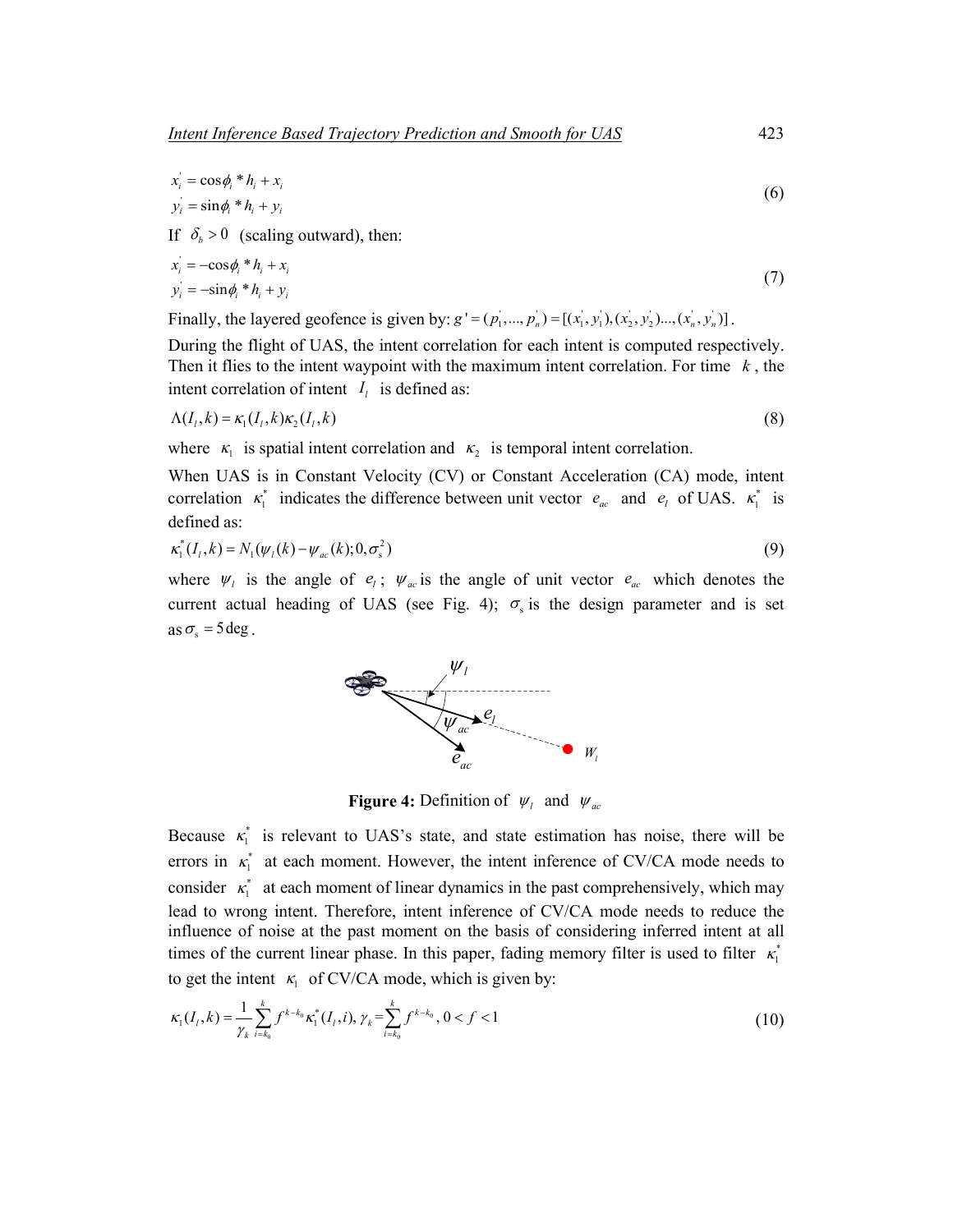where  $k_0$  is the initial time of the current mode and  $f$  is fading memory factor, which is used to reduce the influence of inferred intent in the past time on the current intent inference exponentially.

When UAS is in Coordinated Turn (CT) mode, the spatial intent above can't get correct intent because the actual heading of UAS is always changing. In order to correct the wrong intent in CT mode, the change rate of  $\kappa_1^*$  is used to make intent inference of UAS in CT mode, that is:

$$
\kappa_1(I_i, k) = \kappa_1^*(I_i, k) - \kappa_1^*(I_i, k-1) \tag{11}
$$

Therefore, the spatial intent correlation  $\kappa_1$  of UAS is defined as:

$$
\kappa_1(I_1, k) = \begin{cases}\n\frac{\kappa_1^*(I_1, k) - \kappa_1^*(I_1, k-1) & \text{if flight mode} = \text{CT} \\
\frac{1}{\gamma_k} \sum_{i=k_0}^k f^{k-k_0} \kappa_1^*(I_1, i) & \text{if flight mode} = \text{CV or CA} \\
0.14 & \\
0.12 & \\
0.08 & \\
\frac{\kappa_2(I)}{\kappa_2} \\
0.08 & \\
0.04 & \\
0.02 & \\
0.02 & \\
0.02 & \\
0.03 & \\
0.04 & \\
0.02 & \\
0.03 & \\
0.04 & \\
0.05 & \\
0.07 & \\
0.08 & \\
0.09 & \\
0.01 & \\
0.02 & \\
0.03 & \\
0.04 & \\
0.05 & \\
0.07 & \\
0.03 & \\
0.04 & \\
0.05 & \\
0.07 & \\
0.08 & \\
0.09 & \\
0.00 & \\
0.01 & \\
0.02 & \\
0.03 & \\
0.03 & \\
0.04 & \\
0.05 & \\
0.07 & \\
0.08 & \\
0.09 & \\
0.00 & \\
0.01 & \\
0.02 & \\
0.03 & \\
0.03 & \\
0.04 & \\
0.05 & \\
0.07 & \\
0.08 & \\
0.09 & \\
0.00 & \\
0.01 & \\
0.02 & \\
0.03 & \\
0.03 & \\
0.04 & \\
0.05 & \\
0.07 & \\
0.08 & \\
0.09 & \\
0.00 & \\
0.01 & \\
0.03 & \\
0.04 & \\
0.05 & \\
0.07 & \\
0.08 & \\
0.09 & \\
0.00 & \\
0.00 & \\
0.01 & \\
0.02 & \\
0.03 & \\
0.04 & \\
0.05 & \\
0.07 & \\
0.08 & \\
0.09 & \\
0.00 & \\
0.01 & \\
0.02 & \\
0.03 & \\
0.04 & \\
0.05 & \\
0.05 & \\
0.07 & \\
0.07 & \\
0.08 & \\
0.09 & \\
0.09 & \\
0.01 & \\
0.01 & \\
0.02 & \\
0.03 & \\
0.03 & \\
0.04 & \\
0.05 & \\
0.05 & \\
0.07 & \\
0.08 & \\
0.09 & \\
0.01 & \\
0.02 & \\
0.03 & \\
0.03 & \\
$$

**Figure 5:** Comparison of different temporal intent correlations

If UAS arrives at different waypoints in different headings that vary greatly, then the spatial intent correlation of each intent model will have a great difference. In this scenario, the correct intent can be obtained. However, it is difficult to get the correct intent of UAS by using the spatial intent correlation only if the waypoints are approximately in a straight line. Therefore, this paper designs the temporal intent correlation  $\kappa$ <sub>2</sub>:

$$
\kappa_2(I_i, k) = \begin{cases} N_1(\text{TTG}(W_{I_i}); 0, \sigma_{\text{reg}}^2) & \text{if } I_i \text{ is regulation intent} \\ N_1(\text{TTG}(W_{I_i}); 0, \sigma_{\text{fp}}^2) & \text{if } I_i \text{ is flight plan intent} \end{cases}
$$
(13)

where  $TTG(W_{I_1})$  is the time to arrive at  $W_{I_1}$ . As is known, UAS would choose the regulation intent when there are both regulation intent and flight plan intent at the same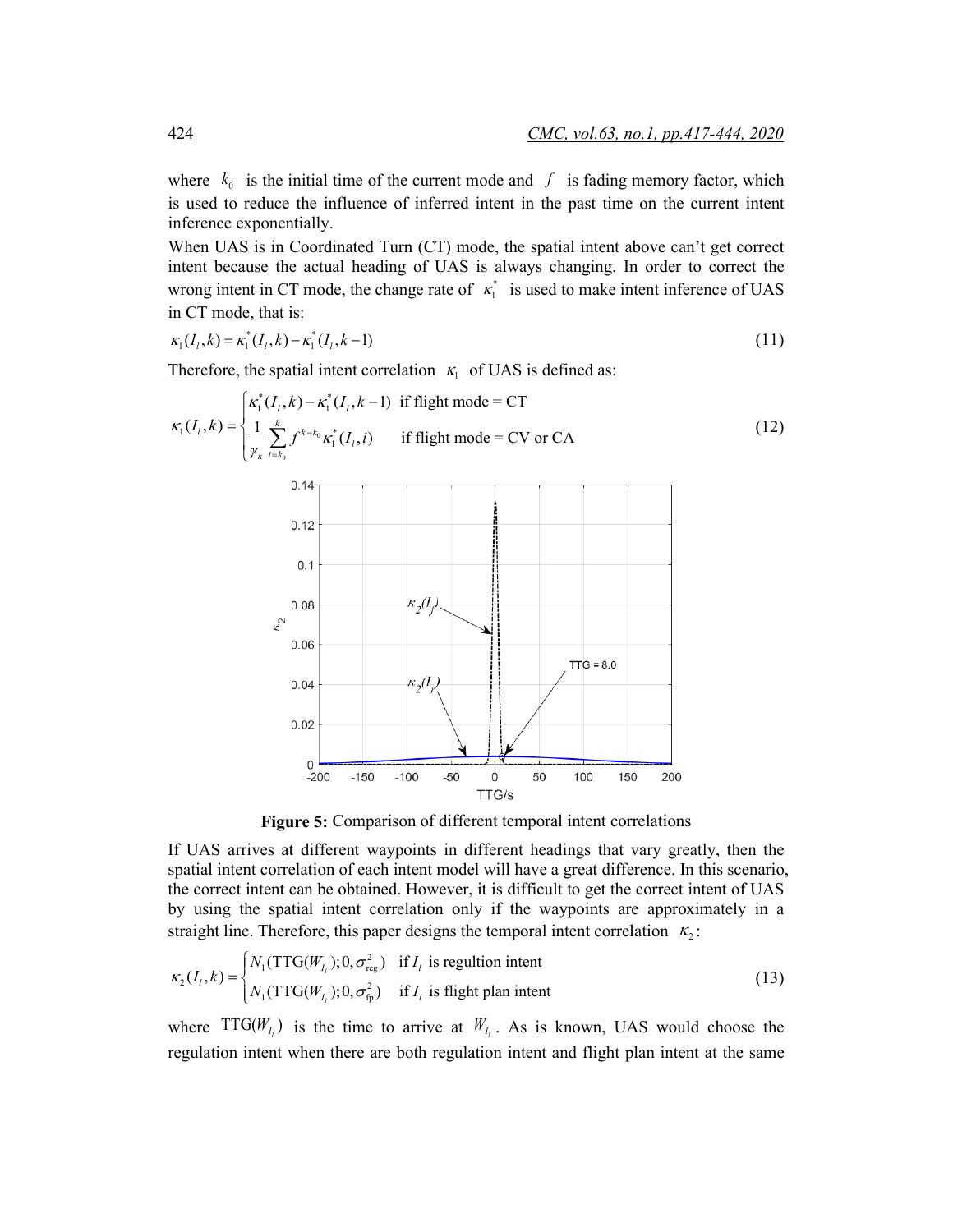time. This paper defines the safe time interval between UAS and geofence or other UAS as 8 seconds, which is used in Yang et al. [Yang, Yin and Shen (2017)], so we set  $\sigma_{\text{reg}} = 100 \text{ s}$  and  $\sigma_{\text{fp}} = 3 \text{ s}$ . These two kinds of intent correlation is shown in Fig. 5, where  $I_f$  is the flight plan intent and  $I_r$  is the regulation intent. If  $TTG(W_{I_i}) > 8.0 \text{ s}$ , then  $\kappa_2 (I_f) \lt \kappa_2 (I_f)$ , that is, UAS prefers to choose the regulation intent, so as to ensure the safe time interval between UAS and geofence or other UAS; If  $TTG(W_l) < 8.0 s$ , then  $\kappa_2(I_f) > \kappa_2(I_r)$ , UAS flies strictly by flight plan. Furthermore, the waypoint closer to the UAS's current position will be assigned higher weight based on  $\kappa$ .

Based on the principle of maximum intent correlation mentioned above, the inferred intent of UAS at time *k* th is as follows:

$$
\hat{I}(k) = \arg \max_{I_l} \Lambda(I_l, k) \tag{14}
$$

# **3 Trajectory prediction for UAS**

The trajectory of UAS consists of a series of flight modes, including CV, CT and CA. Each flight mode has the characteristic of continuous state dynamics, and the mode transition between different flight modes depends on the continuous state of UAS. The dynamics of UAS can be regarded as a stochastic hybrid system, which has interactive continuous state and continuous-state- dependent modes. Since the dynamics of UAS is a linear system, we regard the UAS dynamic model as a stochastic linear hybrid system model.

#### *3.1 Dynamic model of UAS*

There exists a continuous state vector  $\mathbf{x}(k) = [x_1(k), \dots, x_n(k)]^T \in \mathbb{R}^n$ , discrete mode  $q(k) \in \Omega = \{1, 2, \dots, r\}$ , and measurement vector  $z(k) = [z_1(k), \dots, z_p(k)]^T \in \mathbb{R}^p$ , where *k* is discrete-time. For each mode  $q(k)$ , the dynamical equation of continuous state and measurement equation of UAS are as follows:

$$
x(k+1) = A_{q(k)}x(k) + B_{q(k)}w_{q(k)}(k)
$$
\n(15)

$$
z(k) = H_{q(k)}x(k) + v_{q(k)}(k)
$$
\n
$$
(16)
$$

where  $A_{q(k)} \in \mathbf{R}^{n \times n}$ ,  $B_{q(k)} \in \mathbf{R}^{n \times m}$  and  $H_{q(k)} \in \mathbf{R}^{p \times n}$  are system, input and measurement matrices, and  $w_{q(k)}(k)$  and  $v_{q(k)}(k)$  are the process and measurement noise modeled as zero-mean white Gaussian noises with covariance  $Q_{q(k)}$  and  $R_{q(k)}$ .

The mode transition is modeled as a continuous state-dependent-transition model. It is determined by a series of guard conditions  $G(i, j)$ ,  $i, j = 1, 2, \dots, r$ , which can be expressed by a linear function as follows:

$$
G(i,j) = \{ \left[ \boldsymbol{x}^T \boldsymbol{\theta}^T \right]^T | L_{x,ij} \boldsymbol{x} + L_{\theta,ij} \boldsymbol{\theta} \le 0 \}
$$
\n<sup>(17)</sup>

where  $L_{x,y} \in \mathbb{R}^{l \times n}$  and  $L_{\theta,y} \in \mathbb{R}^{l \times s}$  are constant matrices, and  $\theta \in \mathbb{R}^{s}$  is a random vector describing uncertainty of system.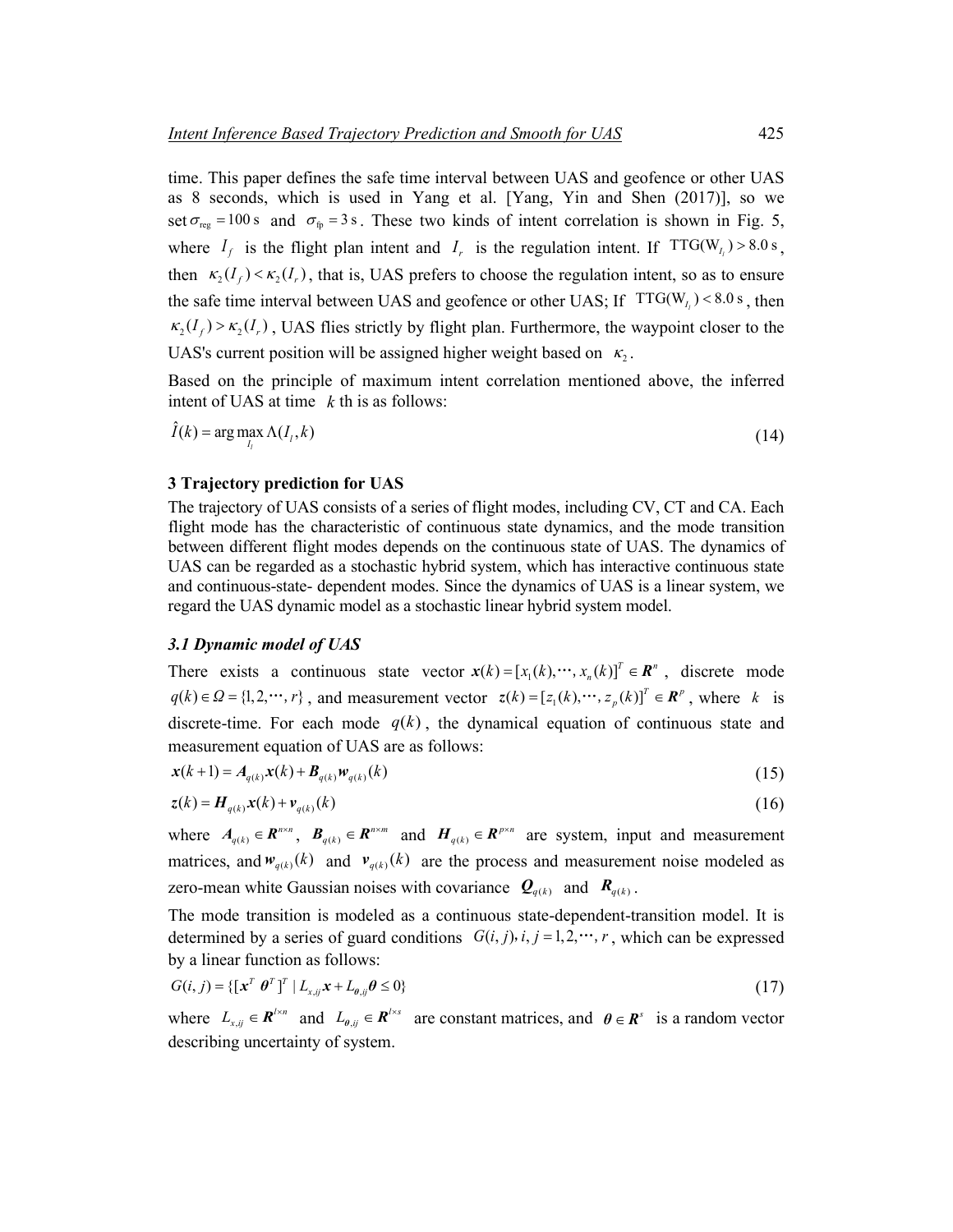In actual flight, the Flight Mode Change Point (FMCP) of UAS is not deterministic due to various uncertainties (such as wind, navigation errors and so on). According to the central limit theorem,  $\theta$  obeys Gaussian distribution  $\theta \sim N(\theta, \overline{\theta}, \Sigma_{\theta})$  with expectation *θ* and covariance  $\Sigma_{\theta}$ . If  $[x^T \theta^T]^T \in G(i, j)$ , the mode will change from  $q(k) = i$  to  $q(k) = j$ , that is, mode transition depends on the continuous state  $x(k)$ . The stochastic hybrid system mentioned above just is a stochastic linear hybrid system.

The trajectory of UAS contains a series of flight modes:

CV mode:

$$
\mathbf{x}(k+1) = \begin{bmatrix} 1 & 0 & T & 0 \\ 0 & 1 & 0 & T \\ 0 & 0 & 1 & 0 \\ 0 & 0 & 0 & 1 \end{bmatrix} \mathbf{x}(k) + \begin{bmatrix} \frac{T^2}{2} & 0 \\ 0 & \frac{T^2}{2} \\ T & 0 \\ 0 & T \end{bmatrix} \mathbf{w}(k)
$$
(18)

where *T* is sample time.

CT mode:

$$
\mathbf{x}(k+1) = \begin{bmatrix} 1 & 0 & \frac{\sin(\omega T)}{\omega} & \frac{-(1-\cos(\omega T))}{\omega} \\ 0 & 1 & \frac{(1-\cos(\omega T))}{\omega} & \frac{\sin(\omega T)}{\omega} \\ 0 & 0 & \cos(\omega T) & -\sin(\omega T) \\ 0 & 0 & \sin(\omega T) & \cos(\omega T) \end{bmatrix} \mathbf{x}(k) + \begin{bmatrix} \frac{T^2}{2} & 0 \\ 0 & \frac{T^2}{2} \\ T & 0 \\ 0 & T \end{bmatrix} \mathbf{w}(k)
$$
(19)

where  $\omega$  is turning rate of UAS, which denotes left turn when it's positive and denotes right turn when it's negative.

CA mode:

$$
\mathbf{x}(k+1) = \begin{bmatrix} 1 & 0 & T & 0 \\ 0 & 1 & 0 & T \\ 0 & 0 & 1 & 0 \\ 0 & 0 & 0 & 1 \end{bmatrix} \mathbf{x}(k) + \begin{bmatrix} \frac{T^2}{2} & 0 \\ 0 & \frac{T^2}{2} \\ T & 0 \\ 0 & T \end{bmatrix} \mathbf{u}(k) + \begin{bmatrix} \frac{T^2}{2} & 0 \\ 0 & \frac{T^2}{2} \\ T & 0 \\ 0 & T \end{bmatrix} \mathbf{w}(k)
$$
(20)

where  $\mathbf{u}(k)=[a_{\xi}, a_{n}]^{T}$  is acceleration of UAS.

Assuming that the position of UAS can be obtained by monitoring system (such as radar, GPS, etc.), the measurement vector is as follows:

$$
z(k) = \begin{bmatrix} 1 & 0 & 0 & 0 \\ 0 & 1 & 0 & 0 \end{bmatrix} x(k) + v(k)
$$
 (21)

# *3.2 Continuous state dependent transition*

In this paper, a general architecture of mode transition model for the flight of UAS is proposed. As shown in Fig. 6, the transition from mode *i* to mode *j* is denoted as  $C_{ij}$ .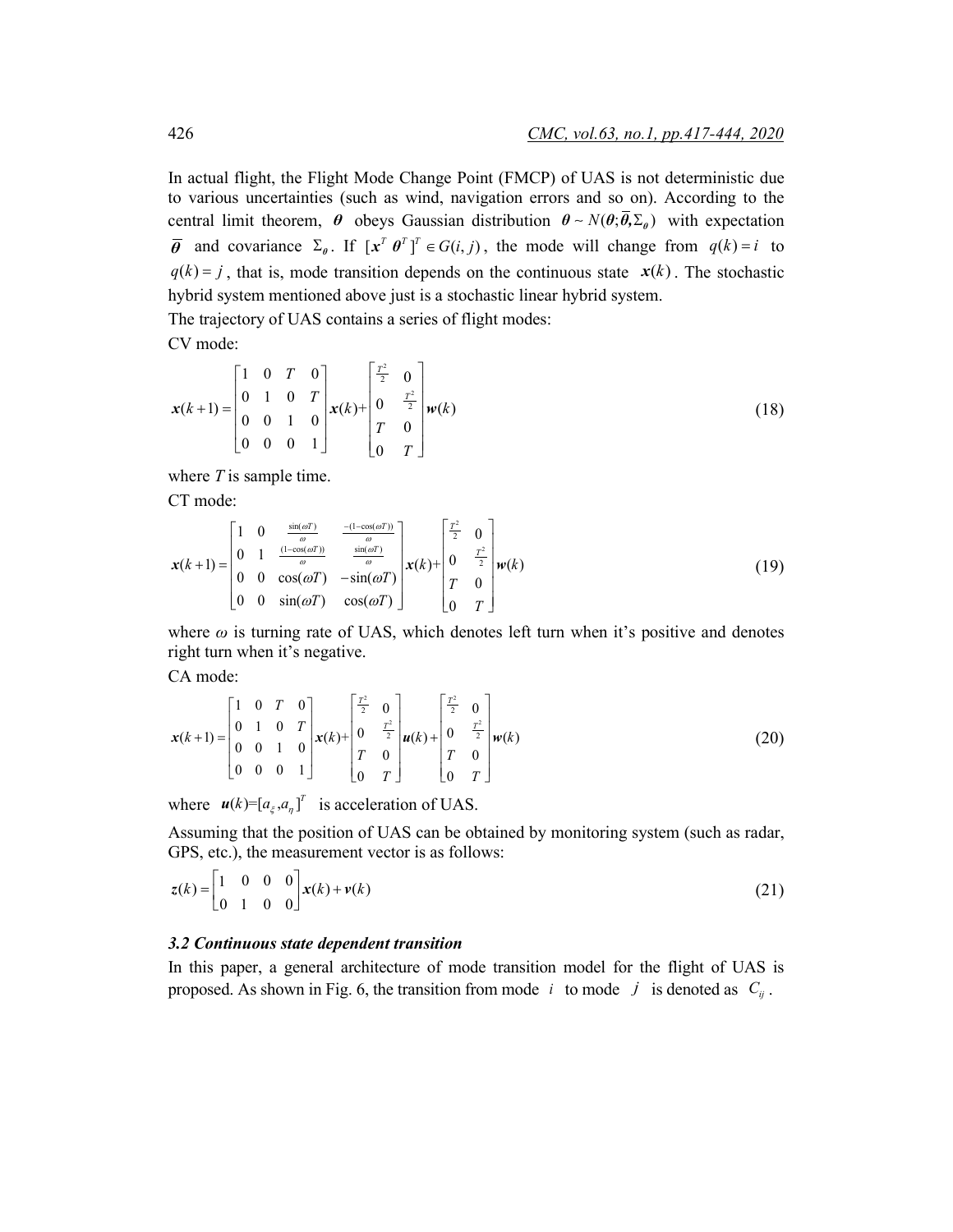

**Figure 6:** Flight mode transition

#### *3.2.1 Relevant transition of CT mode*

It corresponds to the mode transition from CV to CT when UAS starts to turn. Left-turn and right-turn are similar in terms of relevant guard conditions. Therefore, this paper takes left-turn as an example to describe the relevant conditions and parameter settings of relevant transition of CT mode. For each FMCP, the parameters used to define the guard conditions are shown in Fig. 7.  $a_i$  denotes the unit vector for heading of linear dynamics of UAS.  $d_s$  is the distance between the projection point of UAS's current position on the planned trajectory and waypoint  $W_1$ .  $d_1^*$  and  $d_2^*$  are random variables defining the distance between the UAS's starting turning position and ending turning position and waypoint  $W_l$  which are modeled as Gauss distribution with mean and covariance and are determined by the dimension of geofence and turning trajectory. Because of the uncertainties of UAS's navigation, the actual position of UAS at the beginning and end of the turn can only be determined randomly by the model.



**Figure 7:** Mode transition (left turn)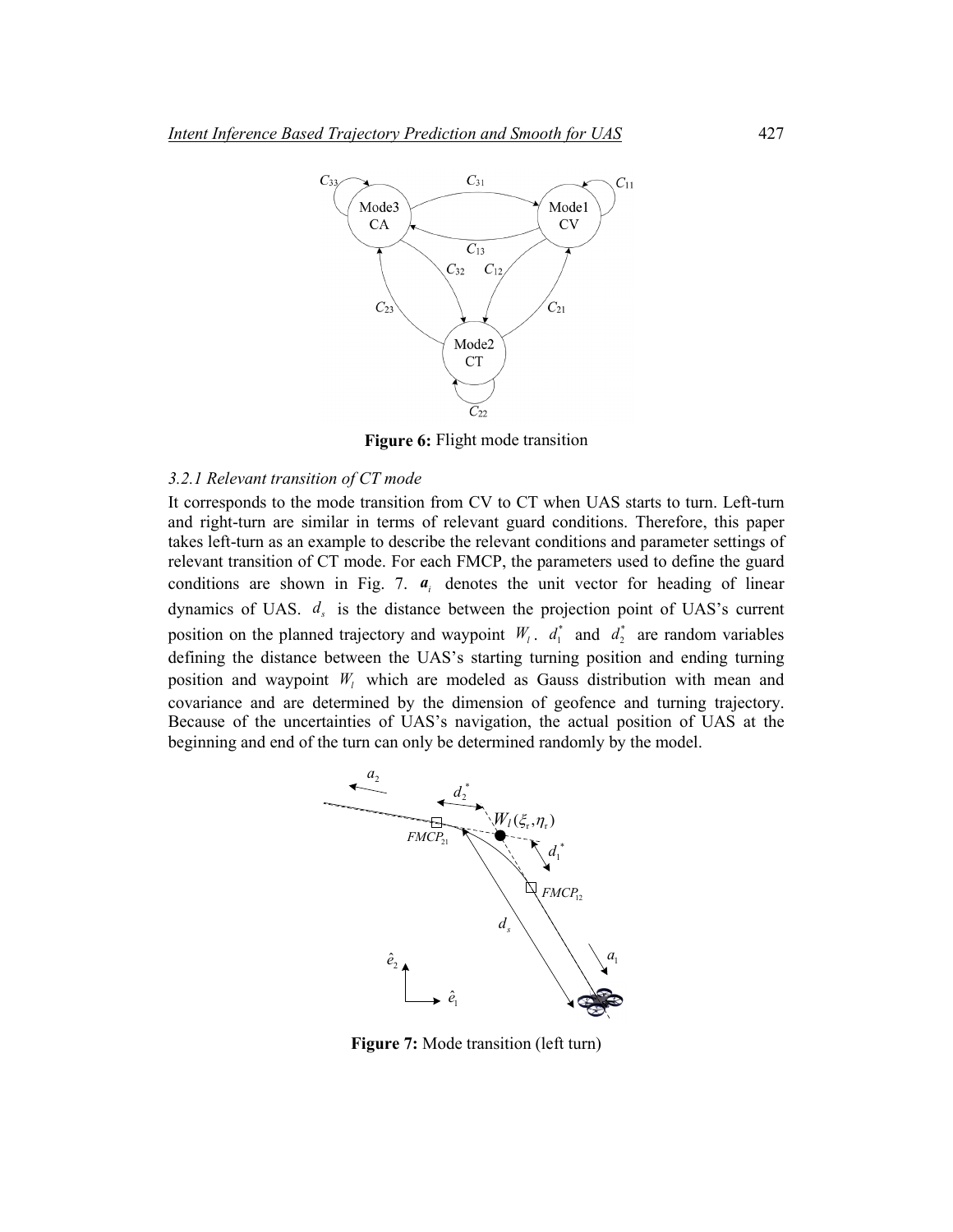$d<sub>s</sub>$  is defined as follow:

$$
d_s = \boldsymbol{a}_i^T \begin{bmatrix} (\xi - \xi_r) \\ (\eta - \eta_r) \end{bmatrix} \tag{22}
$$

where  $\xi$  and  $\eta$  are Cartesian coordinates of UAS;  $\xi$  and  $\eta$  are coordinates of waypoint  $W_i$ . If  $d_s \leq d_i^*$ , the UAS begins to turn. Therefore,  $d_s \leq d_i^*$  is the transition condition, and its equivalent condition is given by:

$$
L_i \mathbf{x} + L_\theta \theta_i \le 0 \tag{23}
$$

where  $x = [\xi \eta \xi \eta]$  is continuous state of UAS,  $L_i = [a_i^T \ 0 \ 0]$ ,  $L_{\theta} = -1$  and  $\theta_i = d_i^* + a_i^T [\xi_i \eta_i]^T$ . The corresponding mode transition probability under the transition condition is  $\Phi_i(L_i \mathbf{x}(k); \overline{\theta}_i, \Sigma_{\theta_i})$ , and the mean and covariance of  $\theta_i$  are  $\overline{\theta}_i$  and  $\Sigma_{\theta_i}$ , respectively.  $\Phi_i(L_i \mathbf{x}(k); \overline{\theta}_i, \Sigma_{\theta})$  is a *l*-dimensional Gauss cumulative distribution function defined as  $\Phi_i (\mu, \Sigma) = p(y \le 0)$ . On the contrary, the mode transition probability of  $\neg ( d_{\varepsilon} \leq d_{\varepsilon}^*)$  is  $1 - \Phi_{\varepsilon}(L_{\varepsilon} \mathbf{x}(k); \overline{\theta}_{\varepsilon}, \Sigma_{\theta_{\varepsilon}})$ . If the UAS is in the middle of the turn where  $d_{\varepsilon}$ reaches the minimum, *i* plus one, then the transition condition is changed to the one leaving the area. Guard conditions for turning are shown in Tab. 2. Moreover, the guard conditions for turning right are the same as for turning left.

| <b>Table 2:</b> Guard conditions for turning at $\text{FMCP}_{ij}$ |  |  |  |
|--------------------------------------------------------------------|--|--|--|
|--------------------------------------------------------------------|--|--|--|

| At the beginning of turn                                | At the end of turn                                               |
|---------------------------------------------------------|------------------------------------------------------------------|
| $C_{11} = C_{21} = C_{31} = -C_{12}$                    | $C_{12} = C_{22} = C_{32} = -C_{11}$                             |
| $C_{12} = C_{22} = C_{32} = L_1 x + L_0 \theta_1 \le 0$ | $C_{11} = C_{21} = C_{31} = L_2 \mathbf{x} + L_4 \theta_2 \le 0$ |
| $C_{13} = C_{23} = C_{33} = \emptyset$                  | $C_{13} = C_{23} = C_{33} = \emptyset$                           |
| $L_{\theta} = -1$                                       | $L_{\theta} = -1$                                                |
| $\theta_1 = d_1^* + a_1^T [\xi_r \ \eta_r]^T$           | $\theta_2 = d_2^* + a_2^T [\xi_1 \eta_1]^T$                      |

# *3.2.2 Relevant transition of CA mode*

Relevant mode transition about CA involves both CV mode and CA mode, and UAS also performs mode transition near FMCP. For each FMCP, the parameters used to define the guard conditions are shown in Fig. 8, and relevant guard conditions is shown in Tab. 3.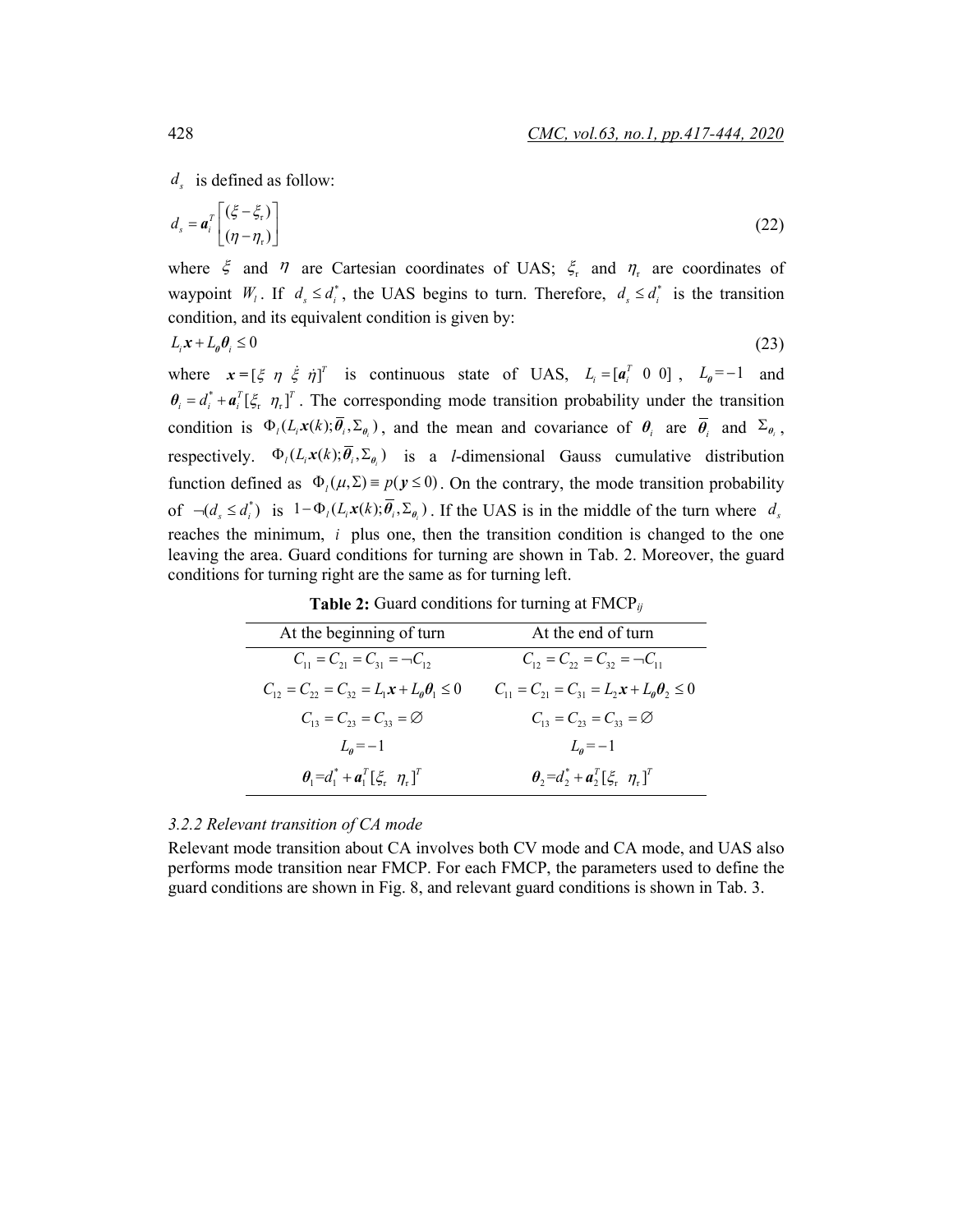

**Figure 8:** Mode transition from CV mode to CA mode

**Table 3:** Guard conditions for CA mode at FMCP*ij*

| Mode transition about CA mode                           |
|---------------------------------------------------------|
| $C_{13} = C_{23} = C_{33} = -C_{13}$                    |
| $C_{13} = C_{23} = C_{33} = L_{1}x + L_{0}\theta \le 0$ |
| $C_{12} = C_{22} = C_{32} = \emptyset$                  |
| $L_{\rm a} = -1$                                        |
| $\theta_1 = d_1^* + a^T [\xi, \eta]$                    |

#### *3.3 Constraint model for UAS*

The dynamics of UAS has the fixed flight mode, so we can add equality constraints to the dynamic model of UAS. Because the velocity constraint has faster detection times and fewer false alarms [Mann (2011)], it's used to replace the position constraint in order to ensure the flexibility of the model. Equality constraints are defined as:

$$
D_{q(k)}\mathbf{x}(k) = \beta_{q(k)}(k) \tag{24}
$$

where  $D_{q(k)}(k)$  is a given matrix, and  $\beta_{q(k)}(k)$  is usually a constant of zero or near zero.

Equality constraints can take two different forms by different flight modes of UAS. When UAS is traveling in a straight line, velocity can be constrained to be orthogonal to the unit vector  $\bm{b}_i$  which is perpendicular to the straight line, that is, to constrain the UAS's velocity to always point to the current intent waypoint. Explicitly,

$$
[0 \ 0 \ b_i^T] \mathbf{x}(k) = 0 \tag{25}
$$

The other form of constraint is the equality constraint in the CT mode. The turning trajectory model in CT mode is an arc which is tangent to both the former and the latter straight line segment, as shown in Fig. 9. The corresponding velocity constraint is to keep the UAS's velocity tangent to the arc, that is, the UAS's velocity is always orthogonal to the gradient of the arc. The circle where the arc is located is: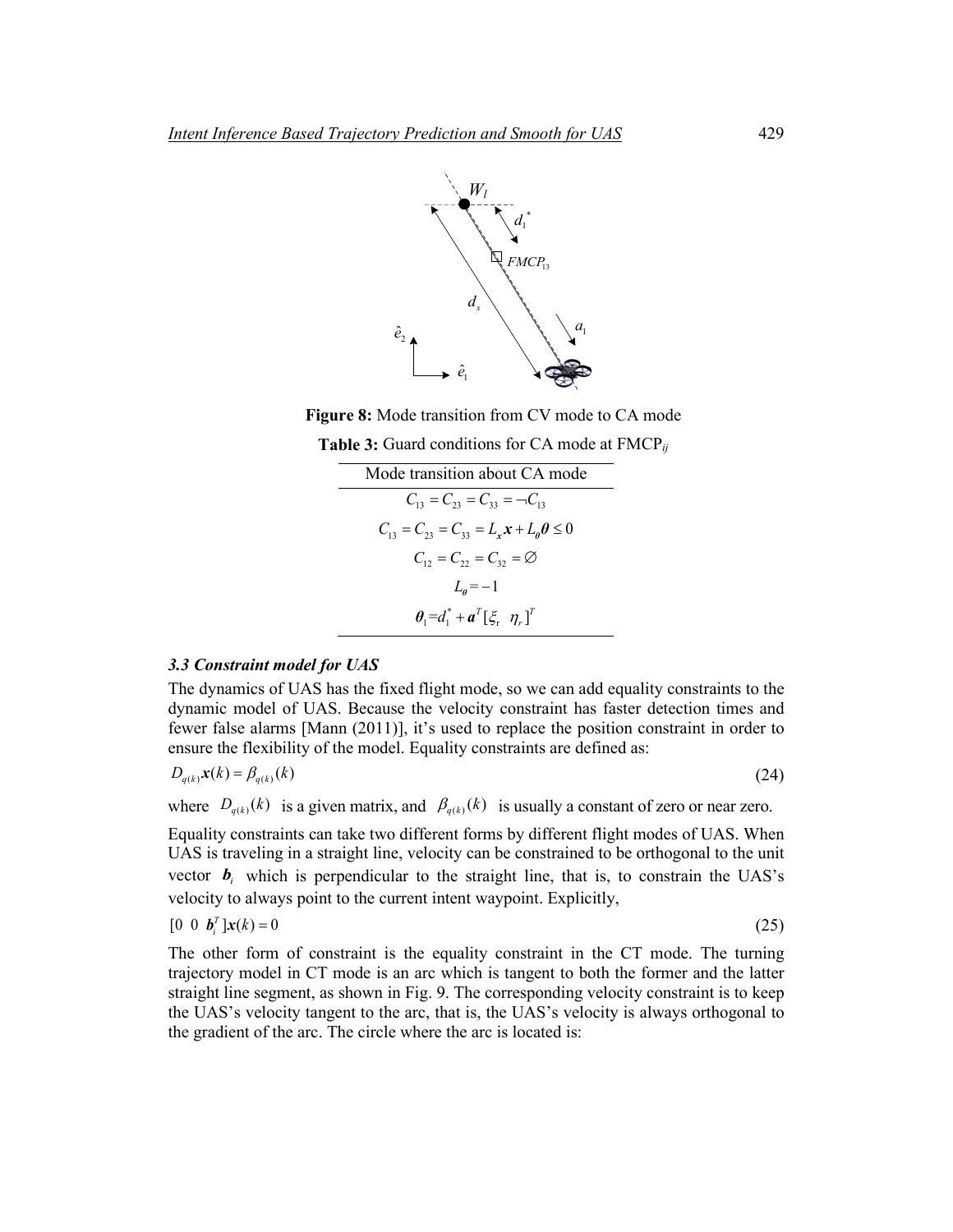$$
h_j = (\xi - \xi_c)^2 + (\eta - \eta_c)^2 = R_j^2
$$
\n(26)

and the gradient of the arc is:

$$
\nabla h_j = [2(\xi - \xi_c) 2(\eta - \eta_c)] \tag{27}
$$

then the equality constraint is given by:

 $[0 \ 0 \ \nabla h_j^T] \mathbf{x}(k) = 0$  (28)



**Figure 9:** Arc between the former and the latter straight line segment

In Fig. 9, the turning circle is tangent to both the former and the latter straight lines. The radius *R* of the turning circle is given and relevant to the flight performance of the UAS. Then:

$$
\begin{cases}\n a_1^T \left[ (\xi_1 - \xi_r) \ (\eta_1 - \eta_r) \right]^T = R \sin \varphi \\
 a_2^T \left[ (\xi_2 - \xi_r) \ (\eta_2 - \eta_r) \right]^T = R \sin \varphi \\
 a_{1\eta} (\xi_1 - \xi_r) - a_{1\xi} (\eta_1 - \eta_r) = 0 \\
 a_{2\eta} (\xi_2 - \xi_r) - a_{2\xi} (\eta_2 - \eta_r) = 0\n\end{cases}
$$
\n(29)

where  $(\xi_1, \eta_1)$  is tangent point between the former straight line and the circle, and  $( \xi_2, \eta_2 )$  is tangent point between the latter straight line and the circle, and  $\varphi$  is the half-angle between the former line and latter straight line.  $a_{1\xi}$  and  $a_{1\eta}$  are the two components of  $a_1$  on two coordinate axes.  $a_{2\xi}$  and  $a_{2\eta}$  are the two components of  $a_2$  on two coordinate axes. By formula (29), the beginning point  $(\xi_1, \eta_1)$  entering CT mode and end point  $(\xi_2, \eta_2)$  exiting CT mode of UAS can be determined.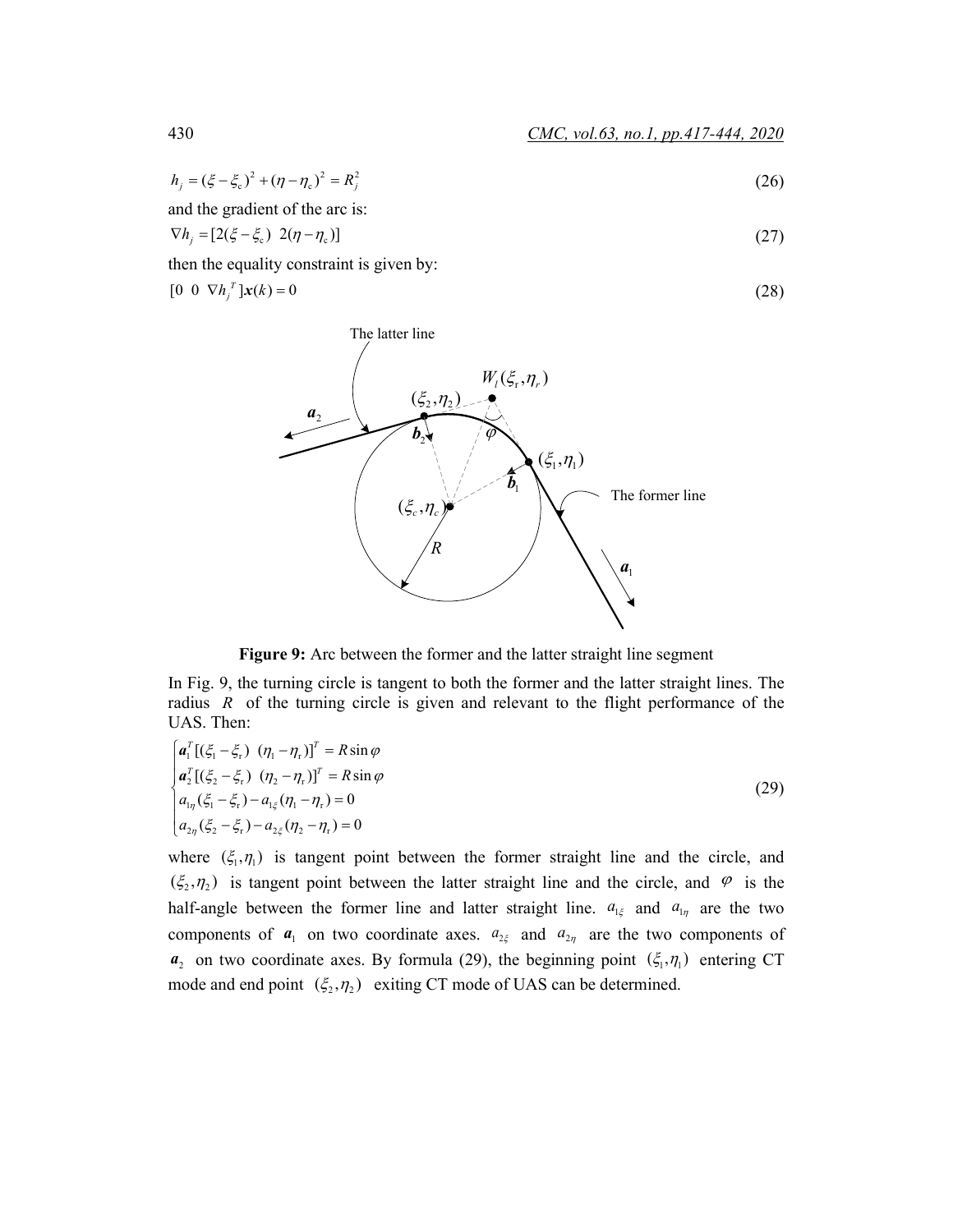#### *3.4 Constrained state-dependent-transition hybrid estimation*

In this paper, CSDTHE algorithm for constrained stochastic linear hybrid system is proposed. The algorithm includes a series of constrained Kalman filters (CKF) [Simon and Chia (2000)], each of which corresponds to the continuous state of UAS and has state constraints in each mode.  $\mathbf{Z}_{1}^{k} = \{z(1), z(2),..., z(k)\}\$  denotes the set of measurements up to time *k*, and mode probability  $m^{i}(k)$  is defined as the probability that UAS will be in mode *i* when the state is  $z(k)$  at time k. We suppose the probability of the mode *i* at time  $k-1$  is given as:

$$
m^{i}(k-1) \equiv p(q(k-1) = i | \mathbf{Z}_{1}^{k-1}), i = 1, 2, ..., r
$$
\n(30)

Then we get the Gauss distribution of probability distribution function of continuous state as follows:

$$
p(\mathbf{x}(k-1))|q(k-1)=i, \mathbf{Z}_1^{k-1})=N(\mathbf{x}(k-1), \hat{\mathbf{x}}^i(k-1), \mathbf{P}^i(k-1))
$$
\n(31)

where  $\hat{x}^{i}(k-1)$  and  $P^{i}(k-1)$  are the mean and covariance of state vector  $x(k-1)$ predicted by the *i* th CKF at time  $k-1$  respectively. Afterwards,  $m^i(k)$  and  $p(x(k) | q(k) = i, \mathbf{Z}^k$  can be computed by  $z(k)$ . The flow chart of CSDTHE is shown in Fig. 10.

1) Mixing

Firstly, we compute the mixing mode probability as:

$$
m^{ij}(k) = p(q(k-1) = i | q(k) = j, \mathbf{Z}_{1}^{k-1})
$$
  
= 
$$
\frac{p(q(k) = j | q(k-1) = i, \mathbf{Z}_{1}^{k-1}) p(q(k-1) = i | \mathbf{Z}_{1}^{k-1})}{p(q(k) = j | \mathbf{Z}_{1}^{k-1})}
$$
  
= 
$$
\frac{\pi_{ij}(k-1)m^{i}(k-1)}{\sum_{l=1}^{r} \pi_{ij}(k-1)m^{l}(k-1)}
$$
(32)

where  $\pi_{ij}(k-1) = p(q(k) = j | q(k-1) = i, \mathbb{Z}_1^{k-1})$  is mode transition probability, which is computed as:

$$
\pi_{ij}(k-1) := \int_{R^n} p(q(k) = j | q(k-1) = i, \mathbf{x}(k-1) = \mathbf{x}, \mathbf{Z}_1^{k-1}) \times p(\mathbf{x}(k-1) = \mathbf{x} | q(k-1) = i, \mathbf{Z}_1^{k-1}) d\mathbf{x}
$$
\n
$$
= \int_{R^n} \Phi_i(L_{x,ij} \mathbf{x} + L_{\theta,ij} \overline{\theta}, L_{\theta,ij} \Sigma_{\theta} L_{\theta,ij}^T) N(\mathbf{x}; \hat{\mathbf{x}}^i(k-1), \hat{\mathbf{P}}^i(k-1)) d\mathbf{x}
$$
\n
$$
= \Phi_i(L_{x,ij} \hat{\mathbf{x}}^i(k-1) + L_{\theta,ij} \overline{\theta}, L_{\theta,ij} \Sigma_{\theta} L_{\theta,ij}^T + L_{x,ij} \mathbf{P}^i(k-1) L_{x,ij}^T)
$$
\n(33)

Using the mixing probability, the initial conditions of the CKF matching mode  $j$  are obtained as follows: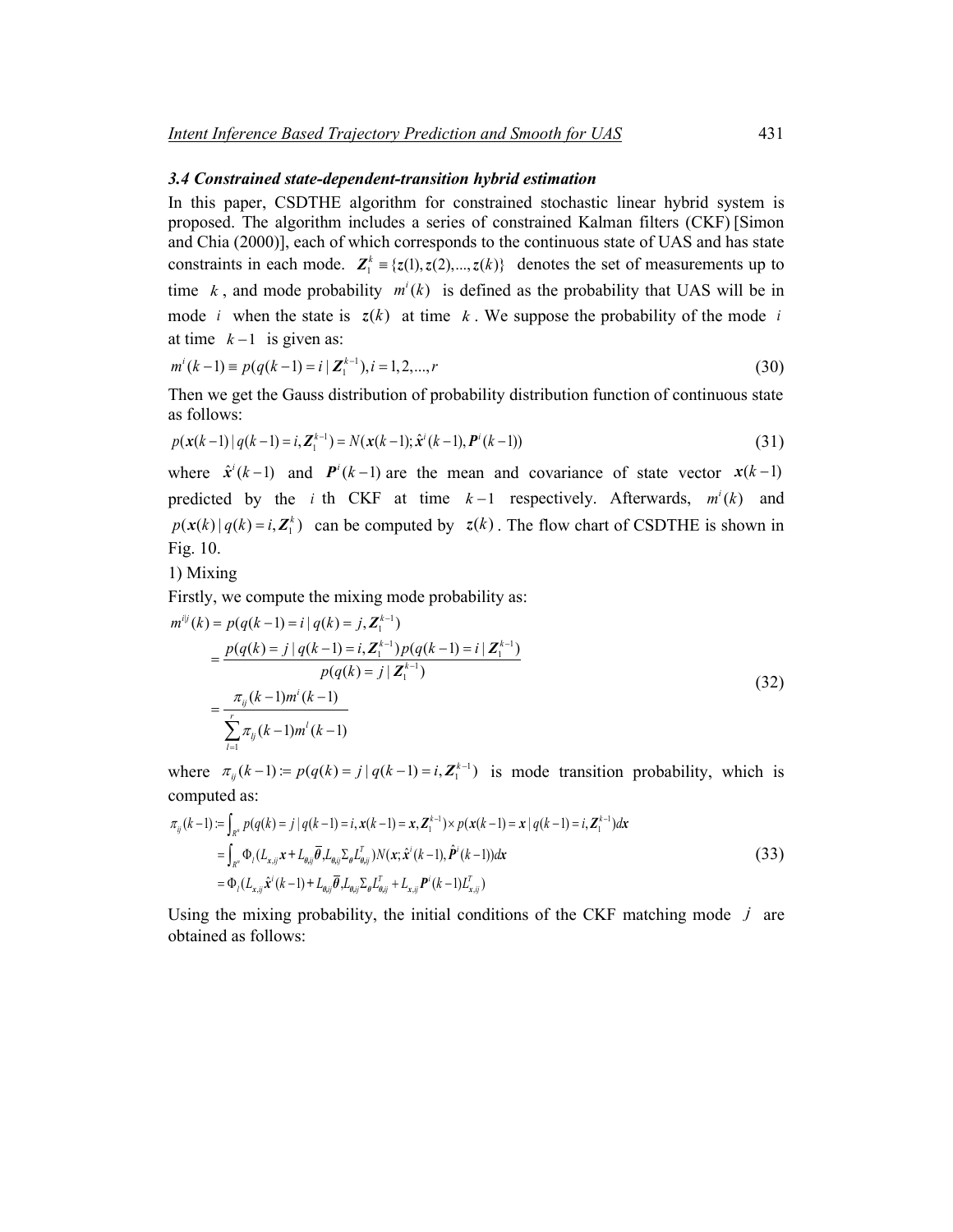

**Figure 10:** Flow chart of CSDTHE

$$
\hat{\mathbf{x}}^{0j}(k-1) = \sum_{i=1}^{r} m^{i|j}(k)\hat{\mathbf{x}}^{i}(k-1)
$$
\n
$$
\mathbf{P}^{0j}(k-1) = \sum_{i=1}^{r} m^{i|j}(k)\{\mathbf{P}^{i}(k-1) + [\hat{\mathbf{x}}^{i}(k-1) - \hat{\mathbf{x}}^{0j}(k-1)][\hat{\mathbf{x}}^{i}(k-1) - \hat{\mathbf{x}}^{0j}(k-1)]^{T}\}
$$
\n(34)

2) Mode-conditioned Estimation (CKF)

The state constraints of UAS need to be included in trajectory prediction algorithm, so this paper uses CKF to incorporate the state constraints of UAS by constraining the prior distribution of traditional Kalman filter. For mode  $j$ , the prediction equations are as follows:

$$
\hat{\mathbf{x}}^{j}(k|k-1) = A_{j}\hat{\mathbf{x}}^{0j}(k-1) \n\mathbf{P}^{j}(k|k-1) = A_{j}\mathbf{P}^{0j}(k-1)A_{j}^{T} + \mathbf{B}_{j}\mathbf{Q}_{j}\mathbf{B}_{j}^{T}
$$
\n(35)

For  $z(k)$ , prior mean and covariance can update as follows:

$$
\hat{\mathbf{x}}^{j}(k) = \hat{\mathbf{x}}^{j}(k | k - 1) + \mathbf{K}(k)(\mathbf{z}(k) - \mathbf{H}_{j}\hat{\mathbf{x}}^{j}(k | k - 1))
$$
\n
$$
\mathbf{P}^{j}(k) = (\mathbf{I} - \mathbf{K}(k)\mathbf{H}_{j})\mathbf{P}^{j}(k | k - 1)
$$
\n(36)

where

$$
\mathbf{K}(k) = \mathbf{P}^{j}(k | k - 1)\mathbf{H}_{j}^{T}(\mathbf{H}_{j}\mathbf{P}^{j}(k | k - 1)\mathbf{H}_{j}^{T} + \mathbf{R}_{j})^{-1}
$$
\n(37)

In this paper, constraints are imposed by projecting unconstrained state estimation onto the constraint surface. The state constraints of UAS are equality constraints, which are equivalent to solving the following minimum problems:

$$
\hat{\mathbf{x}}_c^j(k) = \arg\min_{\mathbf{x}} \{ [\mathbf{x} - \hat{\mathbf{x}}^j(k)]^T \mathbf{W} [\mathbf{x} - \hat{\mathbf{x}}^j(k)] : \mathbf{D}_j \mathbf{x} = \beta_j \}
$$
(38)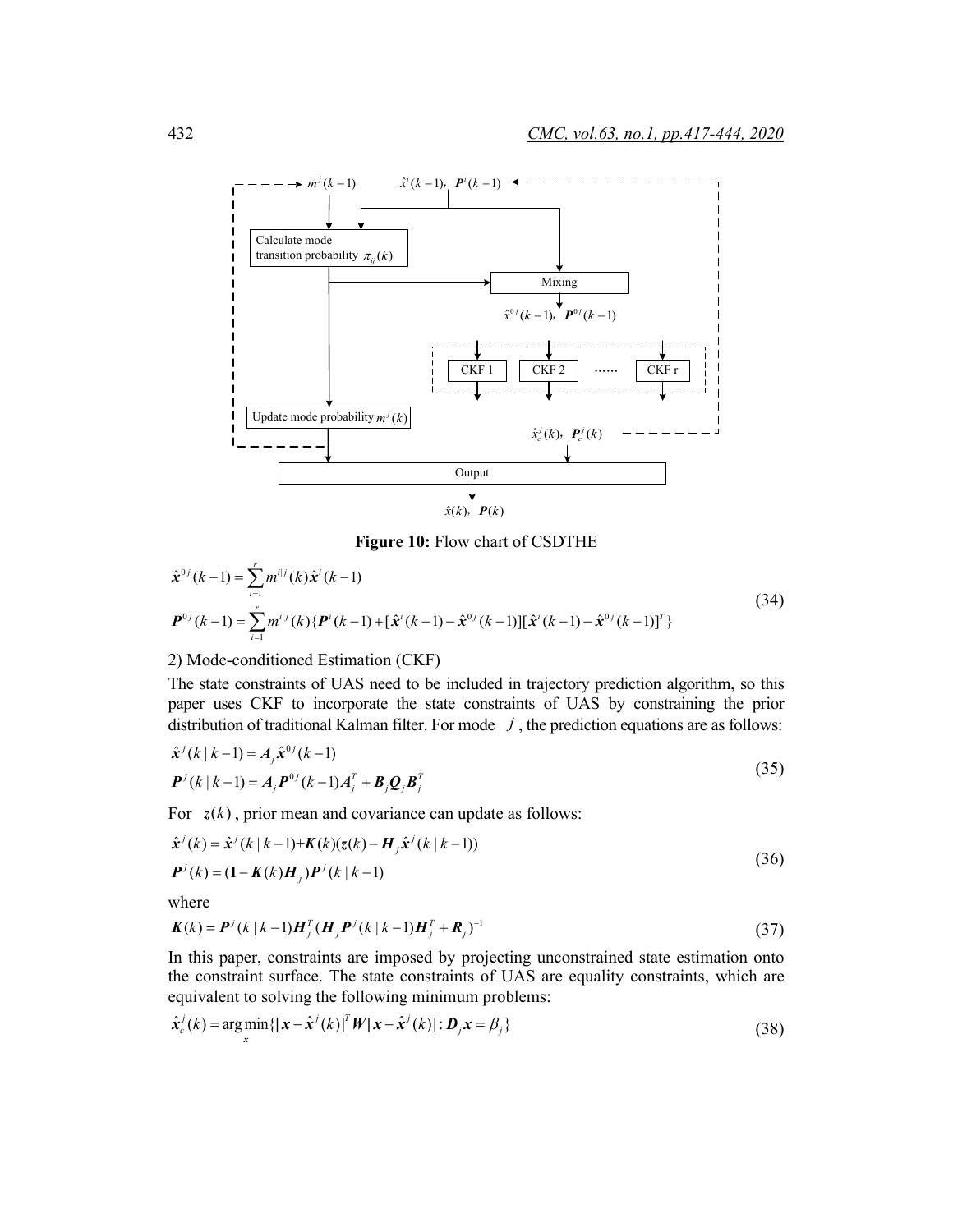where  $W$  is a positive definite weighting matrix. The constrained optimization problem can be solved by Lagrange multiplier method. The cost function is defined as:

$$
\Psi(\mathbf{x}) = [\mathbf{x} - \hat{\mathbf{x}}^j(k)]^T W [\mathbf{x} - \hat{\mathbf{x}}^j(k)] + 2\lambda^T (\mathbf{D}_j \mathbf{x} - \beta_j)
$$
(39)

where  $\lambda$  is a Lagrange multiplier vector. We take the partial derivative and set it to zero to get:

$$
\frac{\partial \Psi}{\partial x} = 2[x - \hat{x}^j(k)]^T W + 2\lambda^T D_j = 0
$$
  
\n
$$
\frac{\partial \Psi}{\partial \lambda} = D_j x - \beta_j = 0
$$
\n(40)

After rearranging, we can get:

$$
\hat{\mathbf{x}}_c^j(k) = \hat{\mathbf{x}}^j(k) - \mathbf{J}_j(\mathbf{D}_j \hat{\mathbf{x}}^j(k) - \beta_j)
$$
\n(41)

where  $J_i$  is defined as:

$$
J_j = W^{-1} D_j^T (D_j W^{-1} D_j^T)^{-1}
$$
\n(42)

The corresponding prior covariance is as follows:

$$
P_c^j(k) = (I - J_j D_j)(A_j P^j(k)A_j^T + B_j Q^j(k)B_j^T)(I - J_j D_j)^T
$$
\n(43)

3) Mode probability update

Mode probability which is updated by Bayes rule is given by:

$$
m^{j}(k) = p(q(k) = j | \mathbf{Z}_{1}^{k})
$$
  
=  $\frac{1}{c} p(z(k) | q(k) = j, \mathbf{Z}_{1}^{k-1}) p(q(k) = j | \mathbf{Z}_{1}^{k-1})$  (44)

where  $c$  is a normalization constant. Mode- conditioned likelihood function is given by:

$$
p(z(k) | q(k) = j, \mathbf{Z}_1^{k-1}) = N(z(k) - \mathbf{H}^j \hat{\mathbf{x}}_j(k | k-1); 0, \mathbf{S}^j(k))
$$
\n(45)

where

$$
\mathbf{S}^{j}(k) = \mathbf{H}^{j}(k)\mathbf{P}^{j}(k|k-1)\mathbf{H}^{j}(k)^{T} + \mathbf{R}^{j}
$$
\n
$$
(46)
$$

Prior mode probability is given by:

$$
p(q(k) = j | \mathbf{Z}_{1}^{k-1}) = \sum_{i=1}^{r} \pi_{ij}(k-1)m^{i}(k-1)
$$
\n(47)

4) Output

Applying mode-conditioned estimation  $\hat{\mathbf{x}}_c^j(k)$ , corresponding covariance  $\mathbf{P}_c^j(k)$  and mode probability  $m^{j}(k)$ , we can get continuous state estimation  $\hat{x}(k)$  and covariance  $P(k)$  which are given by:

$$
\hat{\mathbf{x}}(k) = \sum_{j=1}^{r} \hat{\mathbf{x}}_c^{j}(k) m^{j}(k)
$$
\n
$$
\mathbf{P}(k) = \sum_{j=1}^{r} \{ \mathbf{P}_c^{j}(k) + [\hat{\mathbf{x}}_c^{j}(k) - \hat{\mathbf{x}}(k)][\hat{\mathbf{x}}_c^{j}(k) - \hat{\mathbf{x}}(k)]^{T} \} m^{j}(k)
$$
\n(48)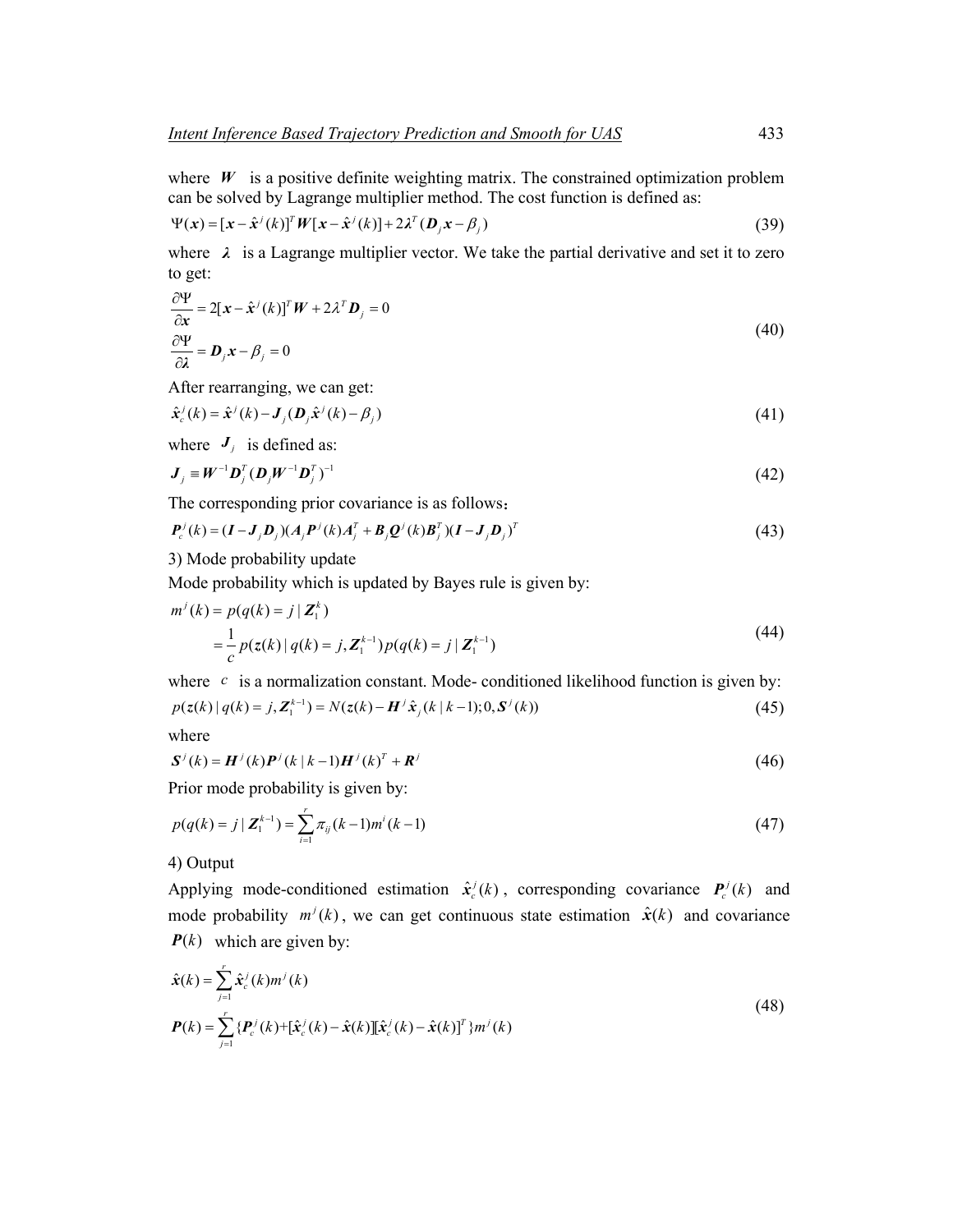### 5) Iterative Computation

Repeat Steps 1-4 to propagate state estimation to the future and we can get predicted trajectory.

# **4 Smoothing for predicted trajectory**

The CSDTHE-IBTP algorithm enables the predicted trajectory to follow the trajectory determined by the waypoints and achieve a better mode matching, which can reduce the cross-track error of trajectory prediction. In order to reduce the cross-track error of trajectory prediction, a smoothing algorithm for predicted trajectory is proposed in this paper. At the initial time of trajectory prediction, the waypoint  $W_i$  would be allocated a control arrival time (CTA)  $t_i$ . Once the predicting time  $t$  reaches  $t_i$ , a pseudomeasurement  $\tilde{z}_{t_i}$  is generated to correct predicted trajectory. The measurement model is given by:



**Figure 11:** Flow chart of CSDTHE-IBTPS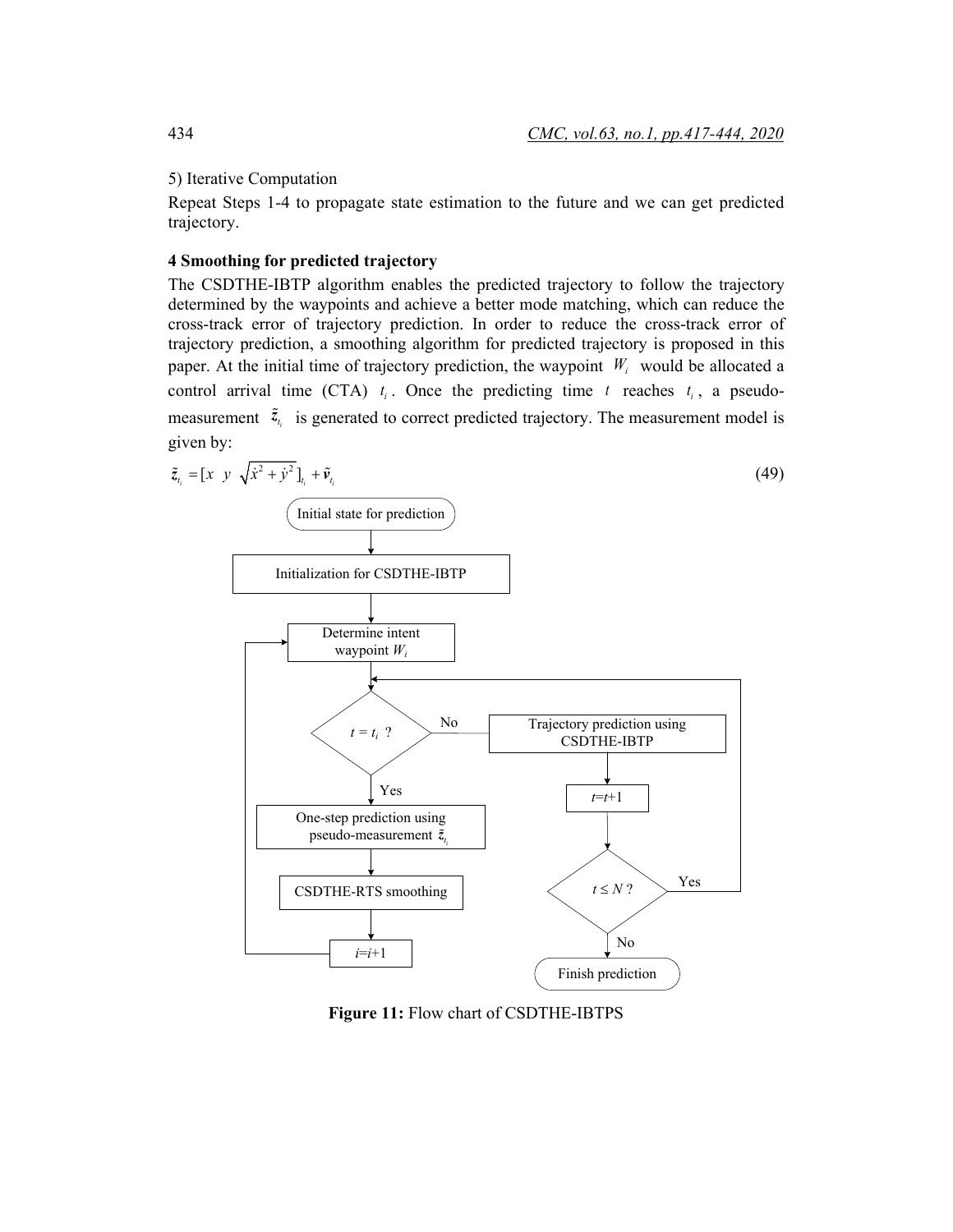where  $\tilde{z}_i$  is determined by the position and expected velocity of waypoint  $W_i$ , and  $\tilde{v}_i$ is additive noise which is modeled as Gauss distribution with zero-mean and covariance  $\tilde{R}_{t_i}$ .  $\tilde{R}_{t_i}$  determines the confidence of waypoint information, that is how confident UAS will fulfill its intent. Explicitly, the smaller  $\tilde{R}_t$  is, the more confident it will be. One-step prediction can be made to obtain the predicted trajectory at time  $t_i$  based on pseudo-measurement. Since the pseudo-measurement model is nonlinear, it is necessary to replace CKF in CSDTHE algorithm with UKF [Julier and Uhlmann (2004)] in one-step prediction.

The flow chart of CSDTHE-IBTPS algorithm is shown in Fig. 11, and the total prediction time is  $T_N$ . The flow of CSDTHE-IBTPS algorithm is as follows:

Step 1. Intent inference is performed according to the initial state of UAS at the beginning of trajectory prediction, and intent waypoint  $W_i$  is determined.

Step 2. It judges whether the predicting time  $t_i$  is equal to CTA  $t_i$ . If it is equal, skip to Step 3, otherwise, skip to Step 4.

Step 3. The pseudo-measurements  $\tilde{z}_i$  are generated and UKF is used to make one-step prediction. Then the CSDTHE-RTS algorithm based on CSDTHE algorithm is used to smooth the predicted trajectory from  $t_{i-1}$  to  $t_i$ . Then  $i = i+1$  and it determines the next intent waypoint  $W_i$  and returns to Step 2.

Step 4. The CSDTHE-IBTP algorithm is used to predict one-step trajectory based on results of hybrid estimation and intent inference.

Step 5. The predicting time *t* is added a time step *T* to determine whether the prediction time *t* is larger than  $T_N$ . If it is larger than  $T_N$ , the CSDTHE-IBTPS algorithm terminates, otherwise, returns to Step 2.

In this paper, RTS backward smoothing is added to CSDTHE algorithm proposed above, and then CSDTHE-RTS algorithm is constructed. CSDTHE-RTS algorithm can smooth the predicted trajectory according to the reverse recursive computation of the former *n* step prediction results. It's simpler and more rigorous than the one proposed in Nadarajah et al. [Nadarajah, Tharmarasa, Mcdonald, et al. (2012)]. One cycle of CSDTHE-RTS algorithm is as follows:

1) Smoothed mode probability

Posterior backward mode transition probability is given by:

$$
\hat{\pi}_{ij}^{k+1,k} \triangleq p\{m^{j}(k) | m^{i}(k+1), \mathbf{Z}_{1}^{n}\}\n= p\{m^{j}(k) | m^{i}(k+1), \mathbf{Z}_{1}^{k}\}\n= \frac{p\{m^{i}(k+1) | m^{j}(k), \mathbf{Z}_{1}^{k}\} p\{m^{j}(k) | \mathbf{Z}_{1}^{k}\}}{\sum_{j} p\{m^{i}(k+1) | m^{j}(k), \mathbf{Z}_{1}^{k}\} p\{m^{j}(k) | \mathbf{Z}_{1}^{k}\}\n= \frac{\pi_{ji}(k)m^{j}(k|k)}{\sum_{j} \pi_{ji}(k)m^{j}(k|k)}
$$
\n(50)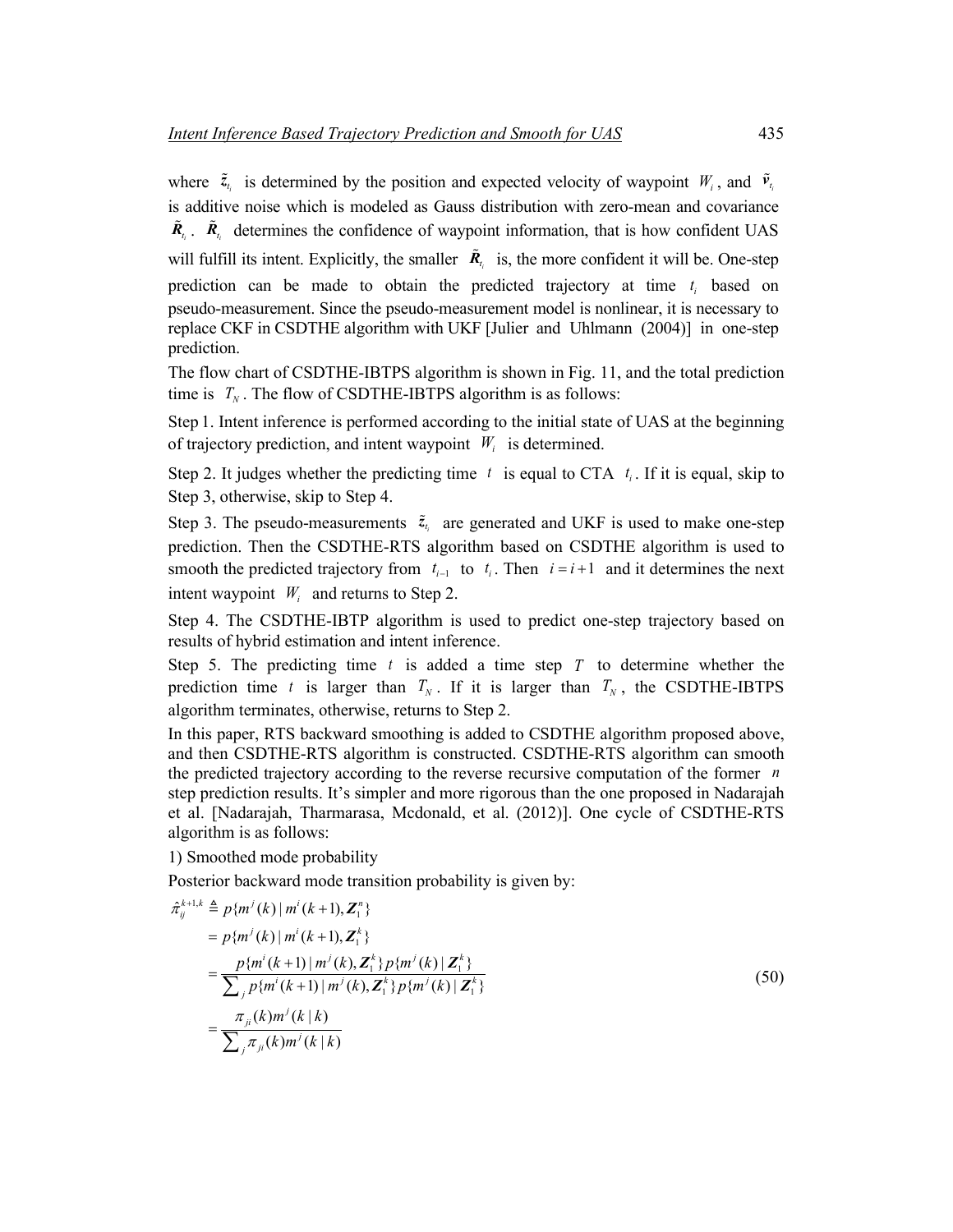where the first equation uses hypothesis in Nadarajah et al. [Nadarajah, Tharmarasa, Mcdonald et al. (2012)], that is,  $m^{j}(k)$  is independent of the all measurement  $\mathbf{Z}_{k+1}^{n}$  in future when  $m^{j}(k+1)$  is given. The fourth equation uses of the hypothesis by analogy with IMM algorithm, that is  $p{m^{i}(k+1) | m^{j}(k), Z_{1}^{k}} = \pi_{ji}(k)$ . Mode transition probability  $\pi_{ii}(k)$  can be computed as follows:

$$
\pi_{ij}(k) := \int_{R^n} p(q(k) = j | q(k+1) = i, x(k+1) = x, Z_1^{k+1}) \times p(x(k+1) = x | q(k+1) = i, Z_1^{k+1}) dx
$$
  
\n
$$
= \int_{R^n} \Phi_i (L_{x,ij} x + L_{\theta,ij} \overline{\theta}, L_{\theta,ij} \Sigma_{\theta} L_{\theta,ij}^T) N(x; \hat{x}^i(k+1 | n), \hat{P}^i(k+1 | n)) dx
$$
  
\n
$$
= \Phi_i (L_{x,ij} \hat{x}^i(k+1 | n) + L_{\theta,ij} \overline{\theta}, L_{\theta,ij} \Sigma_{\theta} L_{\theta,ij}^T + L_{x,ij} \hat{P}^i(k+1 | n) L_{x,ij}^T)
$$
\n(51)

Smoothed mode probability  $m^{j}(k|n)$  is given by:

$$
m^{j}(k | n) = \sum_{i} p{m^{i}(k) | m^{i}(k+1), \mathbf{Z}_{1}^{n}} p{m^{i}(k+1) | \mathbf{Z}_{1}^{n}}
$$
  
= 
$$
\sum_{i} \hat{\pi}_{ij}^{k+1,k} m^{i}(k+1 | n)
$$
 (52)

where  $m^{i} (k+1 | n) \triangleq E[m^{i} (k+1) | \mathbf{Z}_{1}^{n}]$  can be obtained by the previous circle.

# 2) Smoothed mode-conditioned estimation

Posterior forward mode transition probability is given by:

$$
\hat{\pi}_{ij}^{k,k+1} \triangleq p\{m^{i}(k+1)|m^{j}(k), \mathbf{Z}_{1}^{n}\}\n= \frac{p\{m^{j}(k)|m^{i}(k+1), \mathbf{Z}_{1}^{n}\}p\{m^{i}(k+1)|\mathbf{Z}_{1}^{n}\}}{\sum_{i} p\{m^{j}(k)|m^{i}(k+1), \mathbf{Z}_{1}^{n}\}p\{m^{i}(k+1)|\mathbf{Z}_{1}^{n}\}\n= \frac{\hat{\pi}_{ij}^{k+1,k}m^{i}(k+1|n)}{\sum_{i} \hat{\pi}_{ij}^{k+1,k}m^{i}(k+1|n)}
$$
\n(53)

Mode conditional smoothing:

$$
\hat{\mathbf{x}}^{j}(k \mid n) \triangleq E[\mathbf{x}(k) \mid m^{j}(k), \mathbf{Z}_{1}^{n}]
$$
\n
$$
= E\Big[E[\mathbf{x}(k) \mid m^{j}(k), m^{i}(k+1), \mathbf{Z}_{1}^{n}] \mid m^{j}(k), \mathbf{Z}_{1}^{n}\Big]
$$
\n
$$
= \sum_{i} \hat{\mathbf{x}}^{j|i}(k \mid n) \hat{\pi}_{ji}^{k,k+1}
$$
\n(54)

$$
\boldsymbol{P}^{j}(k|n) = \sum_{i} \pi_{ji}^{k,k+1} [\boldsymbol{P}^{j|i}(k|n) + (\hat{\boldsymbol{x}}^{j|i}(k|n) - \hat{\boldsymbol{x}}^{j}(k|n)) (\hat{\boldsymbol{x}}^{j|i}(k|n) - \hat{\boldsymbol{x}}^{j}(k|n))^{T}]
$$
\n(55)

where  $\hat{x}^{j|i}(k|n) \triangleq E[x(k)|m^{j}(k),m^{i}(k+1),Z_{1}^{n}]$ .

For simplicity, some approximations is made as follows:

$$
f(\mathbf{x}(k+1)) | m^{i}(k+1), \mathbf{Z}_{1}^{n}) \approx N(\mathbf{x}(k+1); \hat{\mathbf{x}}^{i}(k+1 | n), \mathbf{P}^{i}(k+1 | n))
$$
  

$$
f(\mathbf{x}(k) | m^{i}(k), \mathbf{Z}_{1}^{k}) \approx N(\mathbf{x}(k); \hat{\mathbf{x}}^{i}(k | k), \mathbf{P}^{i}(k | k))
$$
 (56)

 $\hat{x}^{j|i}(k|n)$  can be obtained by Kalman backward smooth which is given by: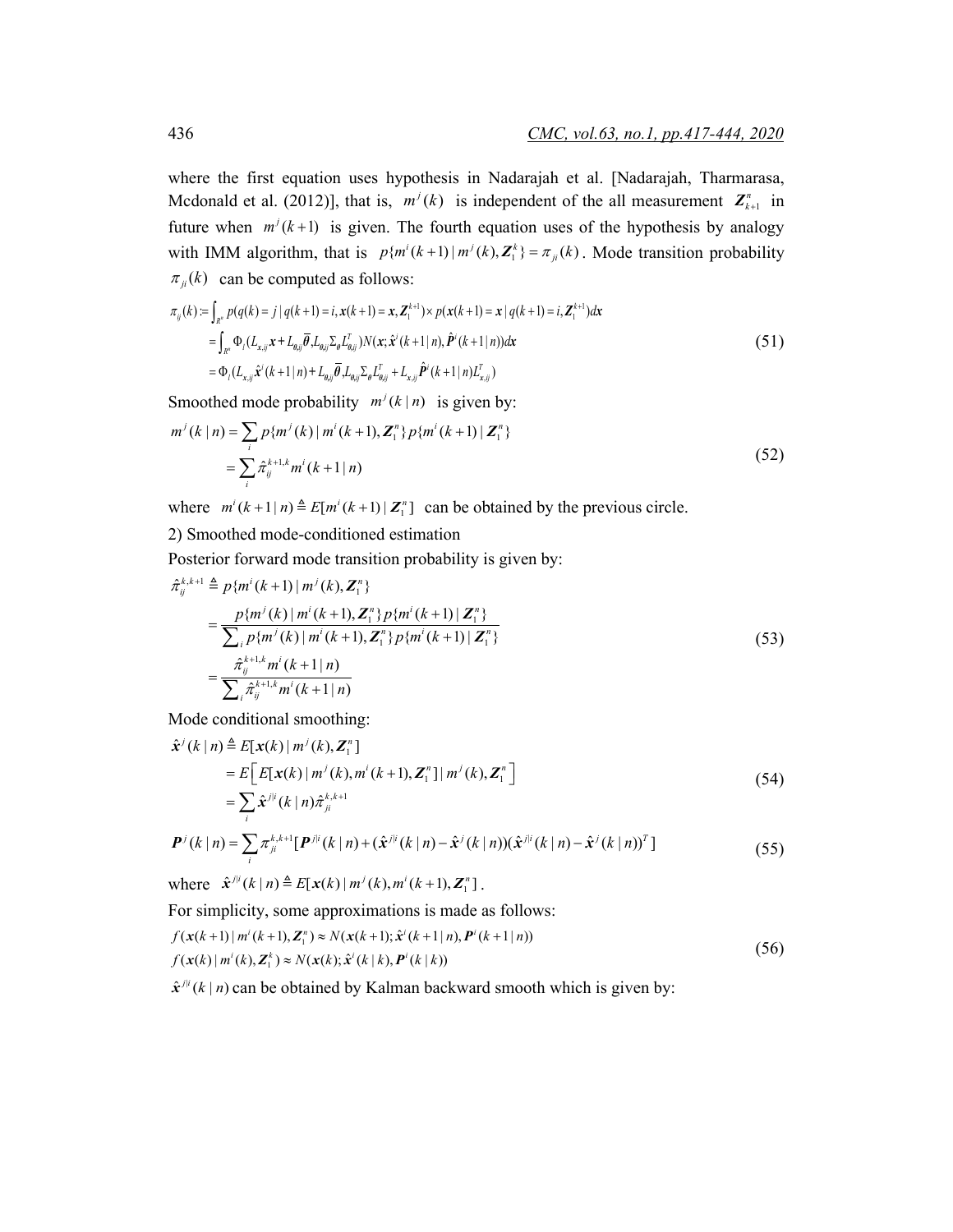$$
\hat{\mathbf{x}}^{j|i}(k|n) = \hat{\mathbf{x}}^{j}(k|k) + \mathbf{K}^{j}(k)(\hat{\mathbf{x}}^{i}(k+1|n) - \hat{\mathbf{x}}^{i|j}(k+1|k))
$$
\n
$$
\mathbf{P}^{j|i}(k|n) = \mathbf{P}^{j}(k|k) + \mathbf{K}^{j}(k)(\mathbf{P}^{i}(k+1|n) - \mathbf{P}^{i|j}(k+1|k))(\mathbf{K}^{j}(k))^{T}
$$
\n
$$
\mathbf{K}^{j}(k) = \mathbf{P}^{j}(k|k)(\mathbf{A}^{i}(k))^{T}(\mathbf{P}^{i|j}(k+1|k))^{-1}
$$
\n(57)

where  $\hat{\mathbf{x}}^{(i)}(k+1|k) \triangleq E[\mathbf{x}(k+1)|m^j(k), m^i(k+1), \mathbf{Z}_1^k]$  and  $\mathbf{P}^{(i)}(k+1|k)$  is error covariance matrix.

3) Smoothed overall estimation

$$
\hat{\mathbf{x}}(k|n) = \sum_{i} m^{i} (k|n) \hat{\mathbf{x}}^{i} (k|n)
$$
  

$$
\mathbf{P}(k|n) = \sum_{i} m^{i} (k|n) [\mathbf{P}^{i} (k|n) + (\hat{\mathbf{x}}^{i} (k|n) - \hat{\mathbf{x}}(k|n)) (\hat{\mathbf{x}}^{i} (k|n) - \hat{\mathbf{x}}(k|n))^{T}]
$$
\n(58)

### **5 Simulation**

In the simulation, there are both regulation intent and flight plan intent. Regulation intent has two categories: avoiding keep-out geofence and avoiding keep-in geofence. It is assumed that UAS can acquire measurements and flight plan (planned waypoints) through ADS-B system during flight, and location of the geofence can be obtained through the airborne geofence system. The scaling distance  $\delta_b$  of geofence is set as  $\pm 30 \text{ m}$ , and predicting time step is  $T = 0.5 \text{ s}$ . Total time of simulation is  $T_N = 222 \text{ s}$ , and default velocity and turning rate of UAS is  $10 \text{ m/s}$  and  $0.04\pi \text{ rad/s}$ , respectively. The process noise covariance ( $Q_{CV}$  and  $Q_{CT}$ ), measurement noise covariance **R** and initial state ( $x_0$  and  $P_0$ ) of each mode are set as follows:

$$
\mathbf{Q}_{\text{CV}} = \begin{bmatrix} 0.003^2 & 0 \\ 0 & 0.003^2 \end{bmatrix}, \ \mathbf{Q}_{\text{CT}} = \begin{bmatrix} 0.001^2 & 0 \\ 0 & 0.001^2 \end{bmatrix}, \ \mathbf{R} = \begin{bmatrix} 3^2 & 0 \\ 0 & 3^2 \end{bmatrix},
$$

$$
\tilde{\mathbf{R}}_i = diag([5^2 \ 5^2 \ 0.1^2]), \ \mathbf{x}_0 = [-440 \ 440 \ 7 \ -7], \ \mathbf{P}_0 = diag(\begin{bmatrix} 1^2 & 1^2 & 0.01^2 & 0.01^2 \end{bmatrix})
$$

In Fig. 12(a), it's the trajectory prediction result of SDTHE-IBTP algorithm proposed in Hwang et al. [Hwang and Seah (2008)]. It can be seen that SDTHE-IBTP algorithm can get the revised waypoints according to regulation intent. The predicted trajectory can avoid keep-out geofence and keep-in geofence. Obviously, there is a notable error in the prediction results of the SDTHE-IBTP algorithm without constraints. In Fig. 12(b), it's the trajectory prediction result of CSDTHE-IBTP algorithm. Compared with SDTHE-IBTP algorithm, the predicted trajectory of CSDTHE-IBTP algorithm with equality constraints is smoother, which effectively reduces the cross-track error of the predicted trajectory. However, it is obvious that the predicted trajectory of CSDTHE-IBTP algorithm still has a large time delay. Fig. 12(c) is the prediction result of CSDTHE-IBTPS algorithm. It can be seen that the cross-track error of CSDTHE-IBTPS algorithm is approximately equivalent to CSDTHE-IBTPS algorithm. However, due to the smoothing based on pseudo- measurements, the time delay of trajectory prediction is greatly reduced.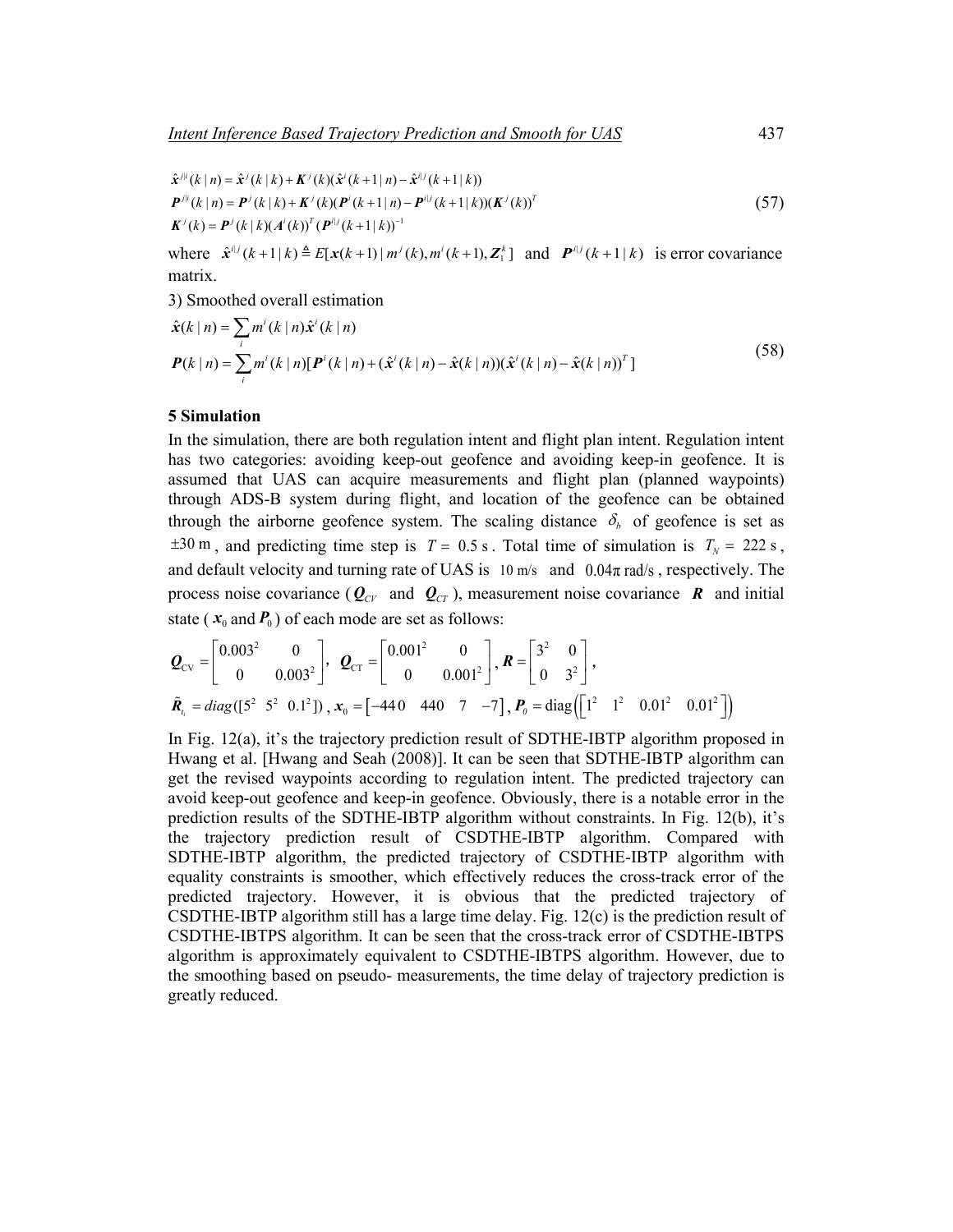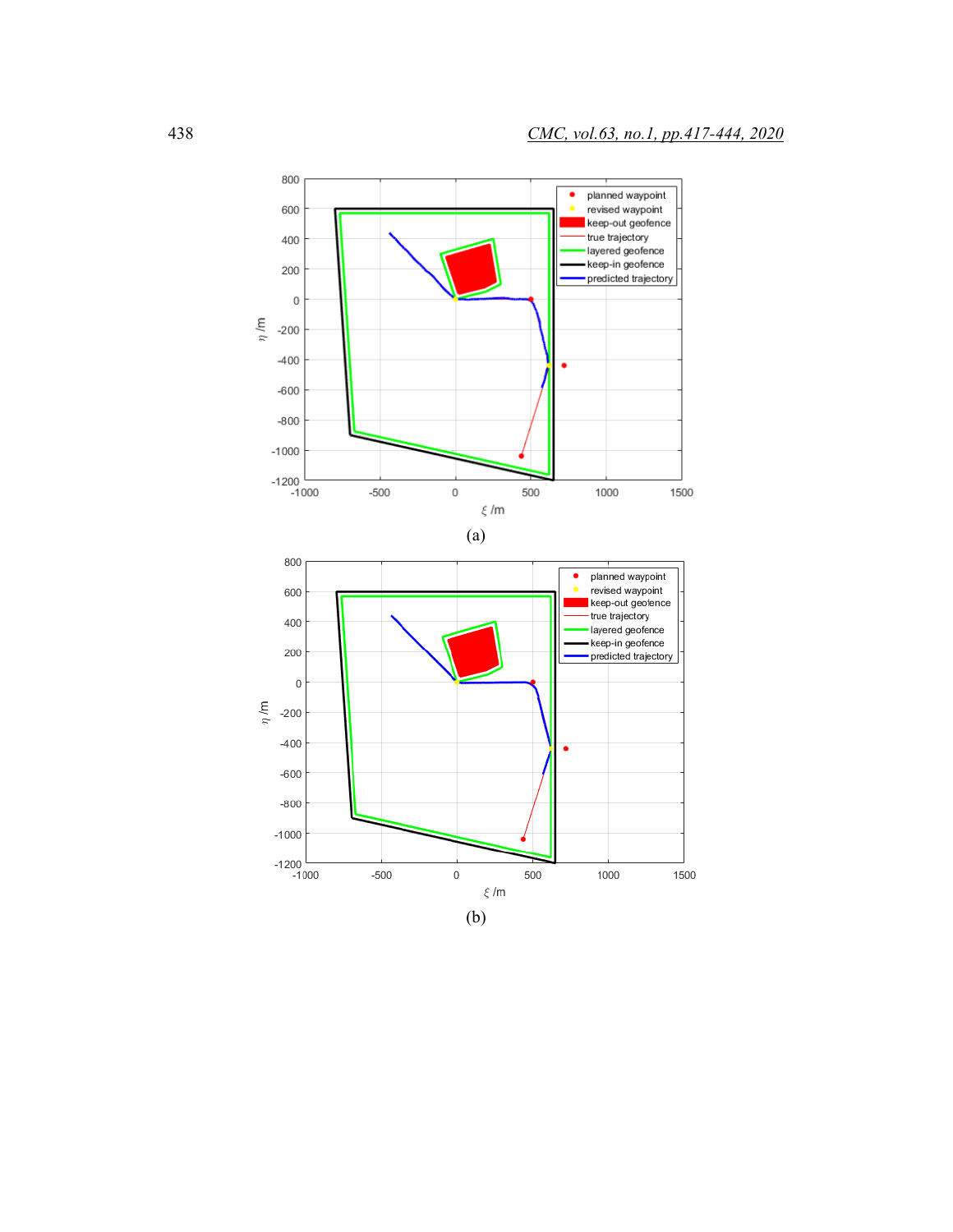

**Figure 12:** (a) Trajectory prediction of SDTHE-IBTP; (b) Trajectory prediction of CSDTHE-IBTP; (c) Trajectory prediction of CSDTHE-IBTPS

The intent inference results of CSDTHE-IBTP algorithm and CSDTHE-IBTPS algorithm in trajectory prediction in Fig. 12 are shown in Fig. 13. In the prediction of CSDTHE-IBTP algorithm at first waypoint, intent inference has a delay of 6 seconds compared with real intent. And the longer the prediction time is, the longer the time delay between intent inference and real intent is, and the time delay has reached 40 s in the third waypoint prediction. CSDTHE-IBTPS algorithm has the same delay as CSDTHE-IBTPS algorithm in the prediction at first waypoint because there is no correction of pseudo-measurement. In the prediction of next two waypoints, the delay of intent inference is reduced because of the correction of the pseudo-measurements provided by the waypoints and smoothing of CSDTHE-RTS. At the third waypoint, the delay is only 2 s. It can be seen that the CSDTHE-IBTPS algorithm eliminates the disadvantage of the CSDTHE-IBTP algorithm that the time delay of intent inference increases with prediction time.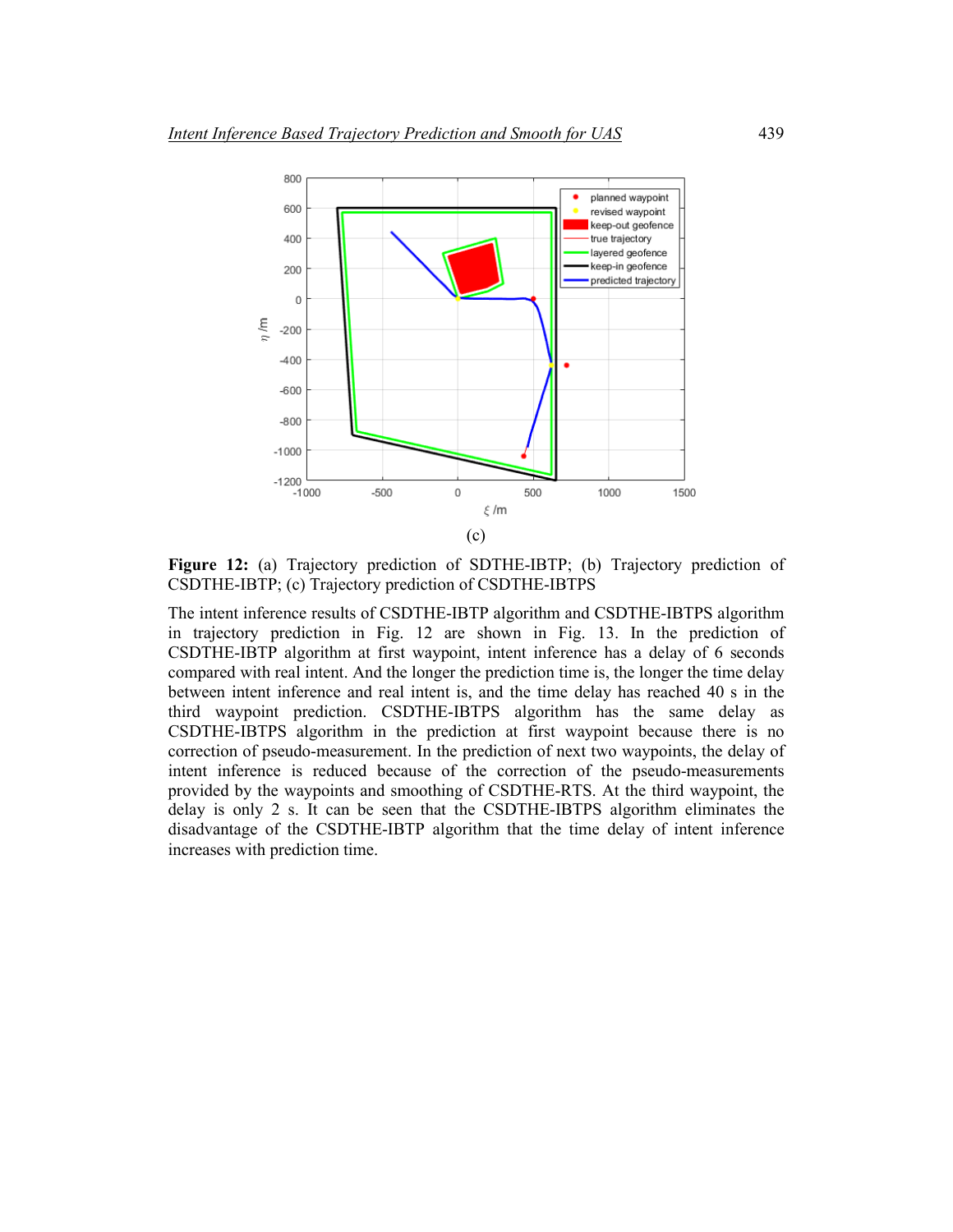

**Figure 13:** Comparison of inferred intent between CSDTHE-IBTP and CSDTHE-IBTPS

In this paper, the SDTHE-IBTP, CSDTHE-IBTP and CSDTHE-IBTPS algorithm are used to simulate the scenarios in Fig. 12 100 times by Monte Carlo simulations, and the Root Mean Square Error (RMSE) of cross-track and the RMSE of along-track are computed, respectively, as shown in Fig. 14. As can be seen from Fig. 14(a), the cross-track RMSE of SDTHE-IBTP algorithm is larger than that of CSDTHE-IBTP algorithm and CSDTHE-IBTPS algorithm. The cross-track RMSE of CSDTHE-IBTP algorithm is effectively reduced compared with SDTHE-IBTP algorithm because of the equality constraints on velocity in trajectory prediction. For different modes, the cross-track RMSE of CV/CA mode is smaller (see 72 s-128 s, 140 s-195 s and 200 s-222 s). Because the velocity is constrained to the direction of the intent waypoint, the cross-track RMSE decreases continuously. Fig. 14(a) also shows that the RMSE of the cross-track of CT mode is dependent on the turning angle. For the same CT mode, the RMSE of the cross-track increases with the increase of the turning angle; for different CT modes, the larger the turning angle of the whole process is, the larger the maximum value of the RMSE of the cross-track is. Because CSDTHE-RTS algorithm is used for smoothing, the maximum value of cross-track RMSE of CSDTHE-IBTPS algorithm in CT mode is lower than that of CSDTHE-IBTP algorithm, and the cross-track RMSE in CV/CA mode is approximately unchanged.

In Fig. 14(b), it shows that the performance of CSDTHE-IBTP algorithm is not significantly improved compared with SDTHE-IBTP algorithm in terms of along-track RMSE Because of the application of pseudo-measurements at each waypoint, the CSDTHE-IBTPS algorithm eliminates the time-cumulative characteristics of along-track RMSE in the CSDTHE-IBTP algorithm in trajectory prediction after the first waypoint. That is, the along-track RMSE predicted by CSDTHE-IBTPS algorithm will not increase with time, as shown in Fig. 14(b). But before reaching the first waypoint, the RMSE of the two algorithms are basically the same because the information of the waypoints is not used. To sum up, it is not difficult to find that the performance of CSDTHE-IBTP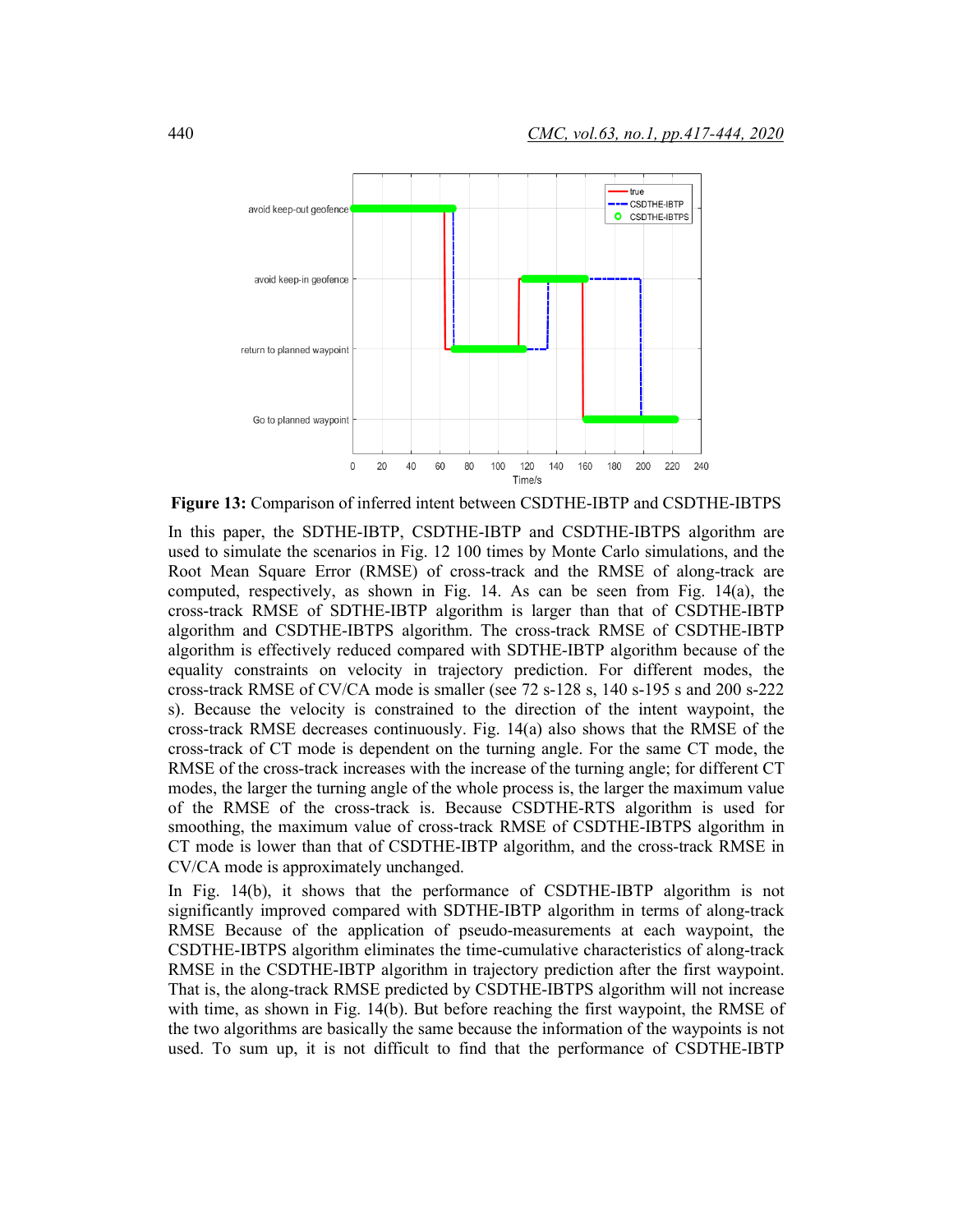algorithm is basically the same as CSDTHE-IBTPS algorithm when the number of predicted waypoints is 1. When the number of predicted waypoints is larger than 1, the accuracy of trajectory prediction of CSDTHE-IBTPS algorithm is greatly improved compared with CSDTHE-IBTP algorithm.



(b) Along-track RMSE **Figure 14:** Comparison of RMSE of different algorithms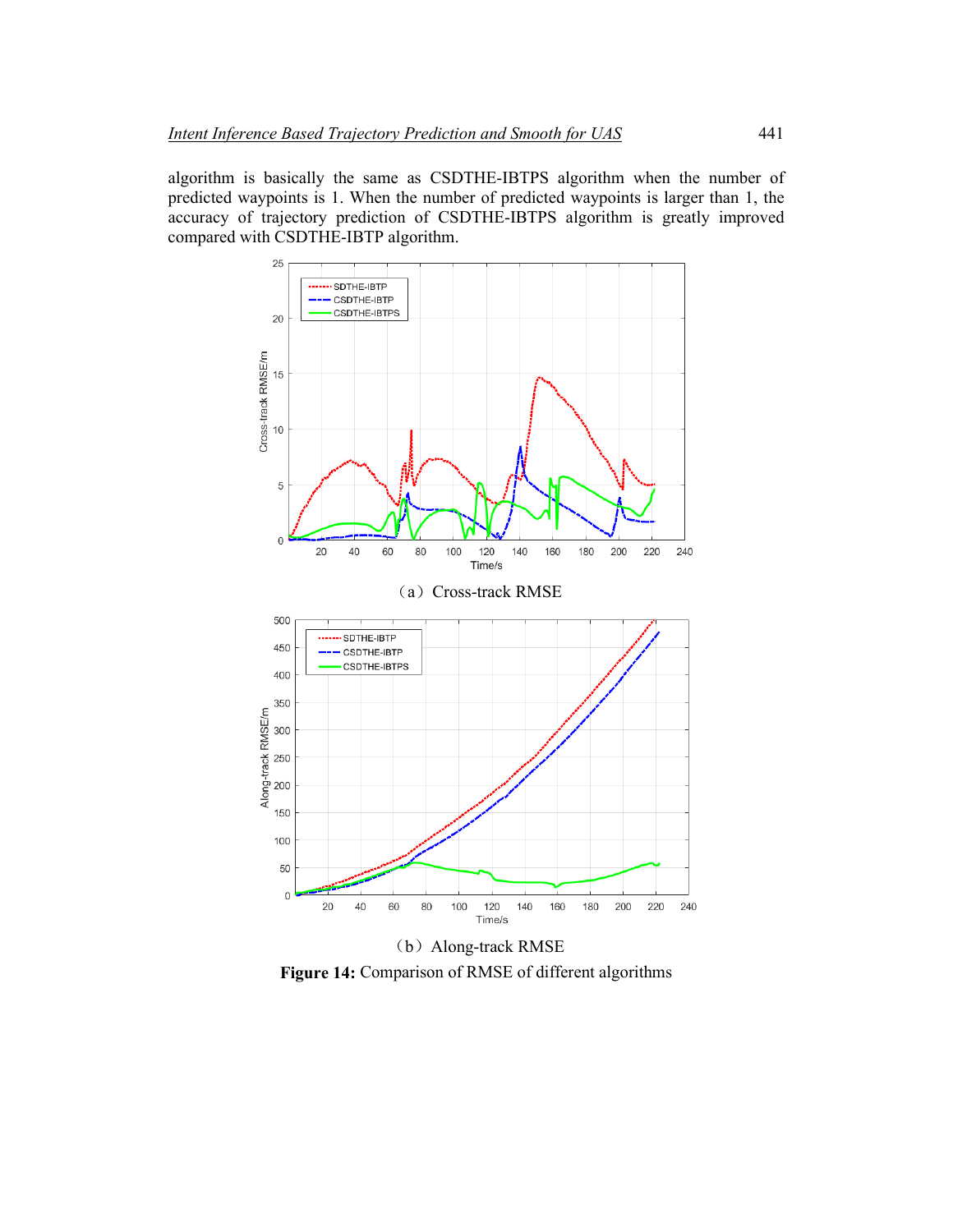# **6 Conclusions**

In this paper, the problem of trajectory prediction for low-altitude UAS is studied. Due to the rapid increase of low-altitude UAS, requirements for higher accuracy of trajectory prediction of low-altitude UAS are put forward, and the characteristics of confined airspace caused by the emergence of geofence make the existing trajectory prediction algorithms difficult to meet the trajectory prediction requirements of low-altitude UAS. To solve this problem, this paper proposes a CSDTHE-IBTPS algorithm with higher accuracy.

CSDTHE-IBTPS algorithm can reduce the along-track RMSE and cross-track RMSE by combining the spatial and temporal information of UAS's intent the algorithm consists of two parts: 1) CSDTHE prediction based on intent inference. In the CSDTHE algorithm, the continuous state-dependent-transition model is adopted. The parameters of mode transition are defined by using FMCP points, and the conditions of mode transition are designed. Equality constraint is imposed on the velocity of UAS in two stages: straight line and turning stage phase. Using information of ADS-B and emerging geofence system, the intent inference is carried out, and a geofence layering algorithm is proposed, so that the predicted trajectory of UAS is consistent with the intent. 2) CSDTHE-RTS smoothing for predicted trajectory. At the CTA of the intent waypoint, the algorithm generates pseudo-measurement based on the information of the waypoint and uses the proposed CSDTHE-RTS algorithm to smooth the predicted trajectory. The simulation results show that the algorithm can eliminate the time-cumulative effect of along-track RMSE in trajectory prediction. It improves the accuracy of trajectory prediction and the real-time of intent inference greatly compared with the existing algorithms. Furthermore, the proposed algorithm can provide theoretical reference for UTM system.

The future research of trajectory prediction for low-altitude UAS can focus on the dynamic geofence of which the location is time-varying, so that the information of geofence in the trajectory prediction algorithm is more correspond to the actual low-altitude environment.

**Data availability:** The results.mat data used to support the findings of this study are available from the corresponding author upon request.

**Conflicts of Interest:** The authors declare that there is no conflict of interest regarding the publication of this paper.

**Acknowledgment:** This work was financially supported by the Major Program of National Natural Science Foundation of China; the National Natural Science Foundation of China [Grant No. 61703427].

# **References**

**ArduPilot** (2019): Mission planner configuration and tuning.

http://ardupilot.org/planner/docs/mission-planner-configuration-and-tuning.html?highligh t=geofence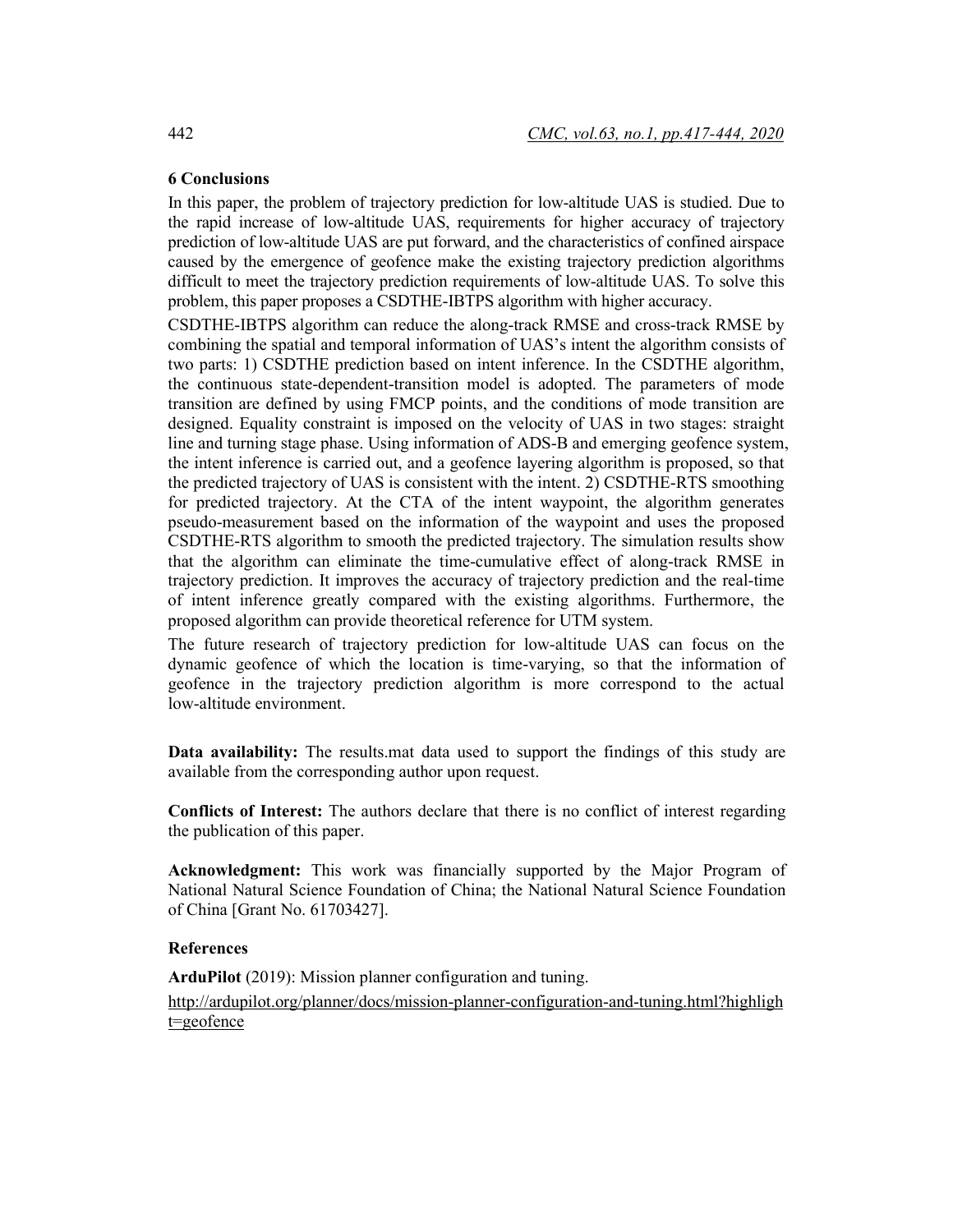Aweiss, A. S.; Owens, B. D.; Rios, J. L.; Homola, J. R.; Mohlenbrink, C. P. (2018): Unmanned aircraft systems (UAS) traffic management (UTM) national campaign  $\text{II}$ . *Proceedings of the 2018 AIAA Information System*, pp. 1-16.

**Bar-Shalom, Y.; Kirubarajan, T.; Li, X. R.** (2001): Estimation with applications to tracking and navigation. *Wiley*, pp. 476-477.

**Cho, J. W.; Yoon, Y. J.** (2018): How to assess the capacity of urban airspace: a topological approach using keep-in and keep-out geofence. *Transportation Research Part C- Emerging Technologies*, vol. 92, no. 1, pp. 137-149.

**Dill, E. T.; Russell, V. G.; Young, S. S.** (2018): Safeguard: flight test results of an on-board system designed to assure conformance to geospatial limitations. *Proceedings of 2018 Digital Avionics Systems Conference*.

**Dill, E. T.; Young, S. D.; Hayhurst, K. J.** (2016): SAFEGUARD: an assured safety net technology for UAS. *Proceedings of 2016 the Digital Avionics Systems Conference*.

**DJI** (2019): Limited flight zone query. https://www.dii.com/cn/flysafe/geo-map.

**Fu, Q. X.; Liang, X. L.; Zhang, J. Q.; He, L. L.; Zhou, W. Y.** (2019): Design and implementation of autonomous flight unmanned aircraft system geo-fence algorithm. *Journal of Xi'an Jiaotong University*, vol. 53, no. 5, pp. 167-175.

**Hwang, I.; Seah, C.** (2008): Intent based probabilistic conflict detection for the next generation air transportation system. *Proceedings of the IEEE*, vol. 96, no. 12, pp. 2040-2059.

**Julier, S. J.; Uhlmann, J. K.** (2004): Unscented filtering and nonlinear estimation. *Proceedings of the IEEE*, vol. 92, no. 3, pp. 401-422.

**Kopardekar, P.; Rios, J.; Prevot, T.; Johnson, M.; Jung, J. et al.** (2016): Unmanned aircraft system traffic management (UTM) concept of operations. *Proceedings of the 16th AIAA Aviation Technology, Integration, and Operations Conference*, pp. 1-16.

**Krozel, J.; Andrisani, D.** (2005): Intent inference and strategic path prediction. *Proceedings of the AIAA Guidance, Navigation, and Control Conference*.

**Krozel, J.; Andrisani, D.** (2006): Intent inference with path prediction. *AIAA Journal of Guidance, Control and Dynamics*, vol. 29, no. 2, pp. 225-236.

**Kuchar, J.; Yang, L.** (2000): A review of conflict detection and resolution modeling methods. *IEEE Transactions on Intelligent Transportation Systems*, vol. 1, no. 4, pp. 178-189.

**Lee, J.; Lee, S.; Hwang, I.** (2016): Hybrid system modeling and estimation for estimated time of arrival prediction in terminal airspace. *AIAA Journal of Guidance, Control and Dynamics*, vol. 39, no. 4, pp. 903-910.

**Lee, S.; Lee, J.; Hwang, I.** (2016): Maneuvering spacecraft tracking via state-dependent adaptive estimation. *AIAA Journal of Guidance, Control and Dynamics*, vol. 39, no. 9, pp. 2034-2043.

**Mann, G. W.** (2011): *Aircraft Taxiway Conformance Monitoring with Constrained Stochastic Linear Hybrid Systems (Ph.D. Thesis)*, Department of Aeronautics and Astronautics, Purdue University. West Lafayette, IN.